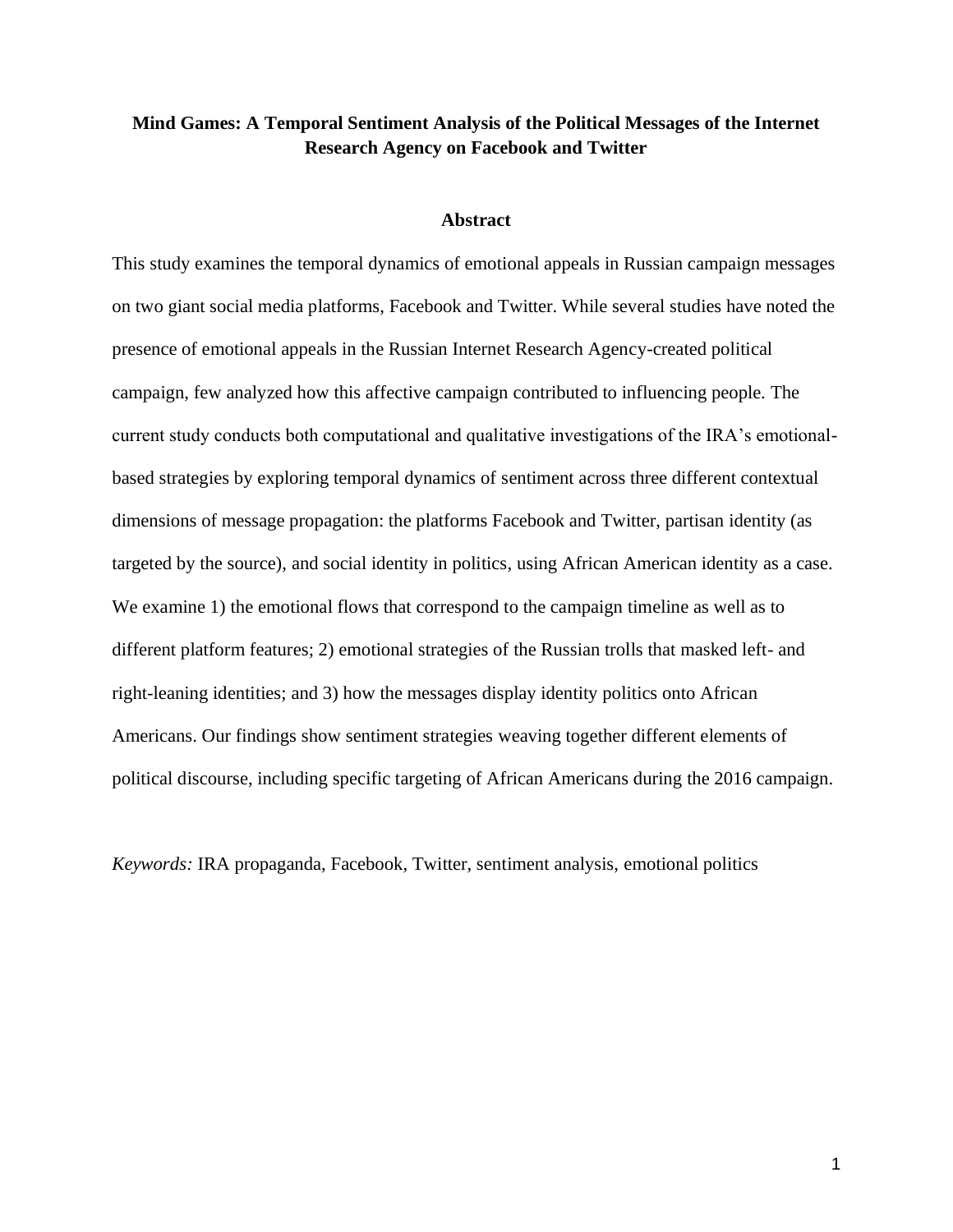# **Introduction**

As the United States prepares for the 2020 presidential election, it has yet to leave behind the last 2016 presidential election. Investigations of attempted foreign interference are still contentious in several ways. The Russian Internet Research Agency (IRA)'s aimed to destabilize the 2016 election, an outcome affirmed with high confidence by the Office of the Director of National Intelligence and the Special Counsel Robert Mueller's investigation (Mueller, 2019). The results of election interference have prompted Twitter to announce in October, 2019 that it would no longer accept political ads at all on its platform. Many studies have been conducted to unravel the role, strategies, and possible impacts of the Russian IRA's social media operation during the election period. While many questions regarding the provenance and aims of the Facebook messages, ads, and tweets placed by the IRA have been resolved, some questions remain. How the affective dimensions of IRA strategies had operated is one of those.

Extensive research has been conducted from many different disciplines to figure into the formula behind the construction of the Russian propaganda campaign. From a communication research perspective, scholarly attention has been paid to the elevated significance of social media that prompted people to be actively involved in the dissemination of disinformation. As one of the notable examples, Jamieson (2018) laid out the information processing mechanism that promotes IRA activities with well-established notions such as priming, confirmation bias, and affective arousal. Around divisive social issues such as immigration and police brutality, the effect of evocative Russian-paced political ads was also questioned (Jamieson, 2018; Ribeiro, Ufmg, Henrique, Gummadi & Redmiles, 2018). Another focus of research lies in the characteristics and behaviors of differently configured accounts such as individual US personas or automated bots within the IRA interference operations (Linvill & Warren, 2018; Stukal, Sanovich, Bonneau & Tucker, 2017). Several scholars addressed the technological affordances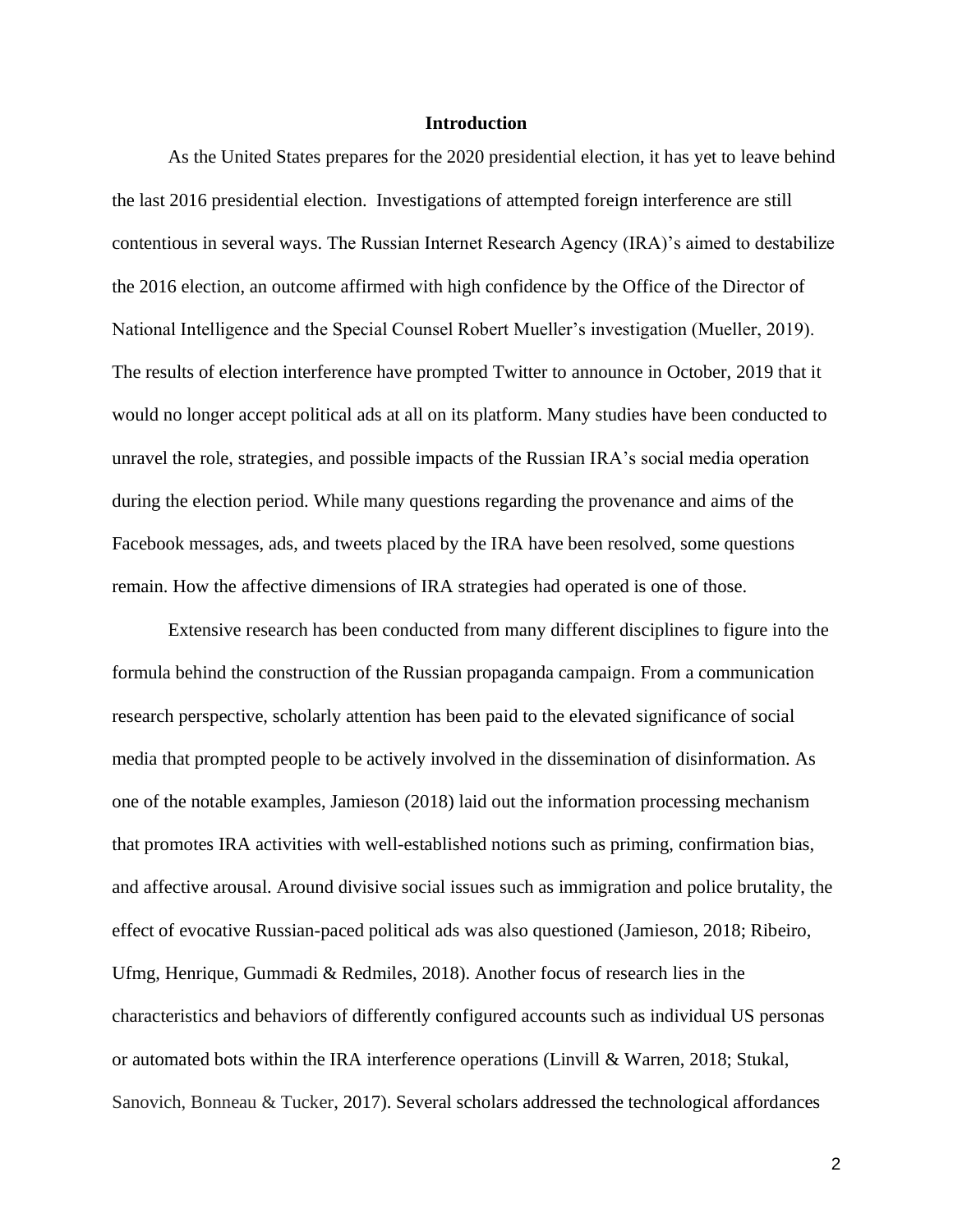of social media platforms that enable micro-targeting and rapid information dissemination (Kim, Hsu, Neiman, Kou, Bankston, Kim, & Raskutti, 2018). While many findings have added a valuable understanding of the influence of Russian interference, little work has empirically examined strategic uses of emotion in social media over time or compared the temporal dynamics or patterns of emotions across two major social media platforms, Facebook and Twitter, during the 2016 election.

The current research attempts to fill this gap in research by investigating the Russian IRA's emotional-based strategies on Twitter and Facebook. Based on affective polarization theories, this study draws three different contexts of message propagation: platform, partisan identity, and social identity in politics. Specifically, we question and examine 1) the emotional flows that correspond not only to the critical election-related dates but also to different platform features, 2) emotional strategies of the Russian trolls that masked left- and right-leaning identities and 3) projected identities by each type of trolls onto the same racial group, Black or African Americans.

Our investigations on temporal sentiment pattern of the Russian campaign suggest possible strategies used to weave different populations into political discourse. We speculate on possible preventive measures to be adopted in order to become less susceptible to psychological warfare.

# **Literature Review**

Affect, emotion, and feeling in media content have been widely discussed from many different disciplines (Bargetz, 2015), and have a historical footing in early propaganda research. Given that widespread use of social media has transformed the current decade's information environment, this review examines the literature on the political use of social media platforms.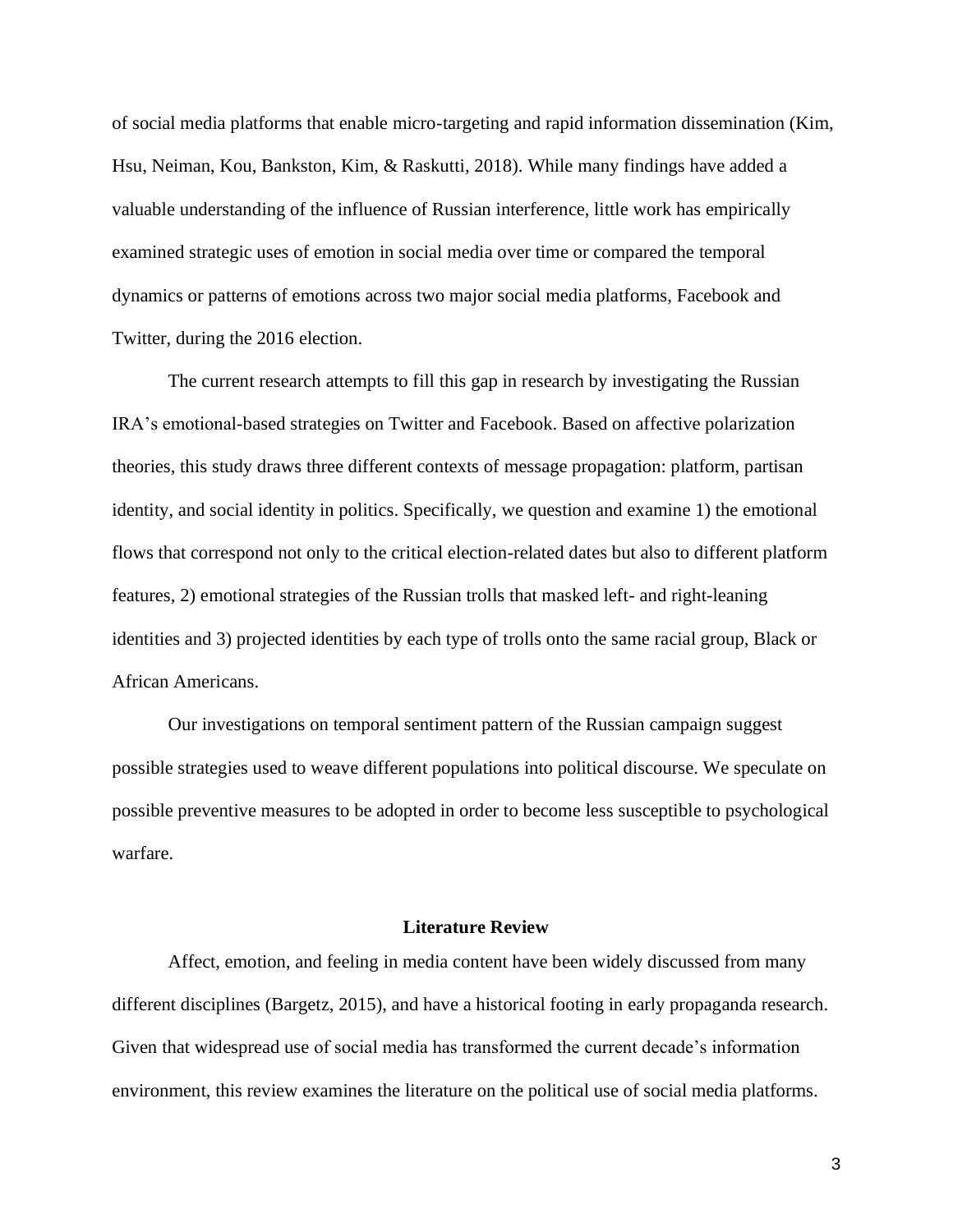We show why the current context should direct more attention to emotional factors in order to understand the online public sphere. Next, the review explores how the features of social media platforms like Facebook and Twitter exhibit any similarity or difference in their use of emotion, essentially asking how the platform may differentiate strategic applications. Finally, theories of affective politics suggest ways to frame the Russian's political propaganda activities. In examining affective components in the social media-based IRA campaign messages, the current study mobilizes affective polarization in two contextual dimensions, namely political affiliation and racial identity, two salient aspects of social identity.

## **Emotion in political uses of social media**

There has been a growing awareness of the political uses of social media platforms in recent years. The Pew Research Center's Internet & American Life Project found that 66 % of social media users have used social networking sites (SNSs) like Facebook or Twitter at least once for civic or political activities in 2012 (Rainie, Smith, Schlozman, Brady & Verba, 2012). More recently, the presence of these SNSs has grown for political engagement and social activism. As of 2018, the majority of Americans (about 70%), according to the Pew Research Center, reported that they do believe these SNSs are very or somewhat important for accomplishing a range of political goals such as getting political attention to issues or mobilizing movements for social change (Anderson, Toor, Rainie & Smith, 2018).

An extensive amount of scholarly attention has been paid to the effects of social media on political participation and civic engagement. Bennett and Iyengar (2008) in particular signaled a growing role for the affective in individual information processing in political information environments. From the Arab Spring in 2011, the Obama campaigns in 2008 and 2012, to the recent #Metoo as well as #BlackLivesMatter movements, many studies observe a positive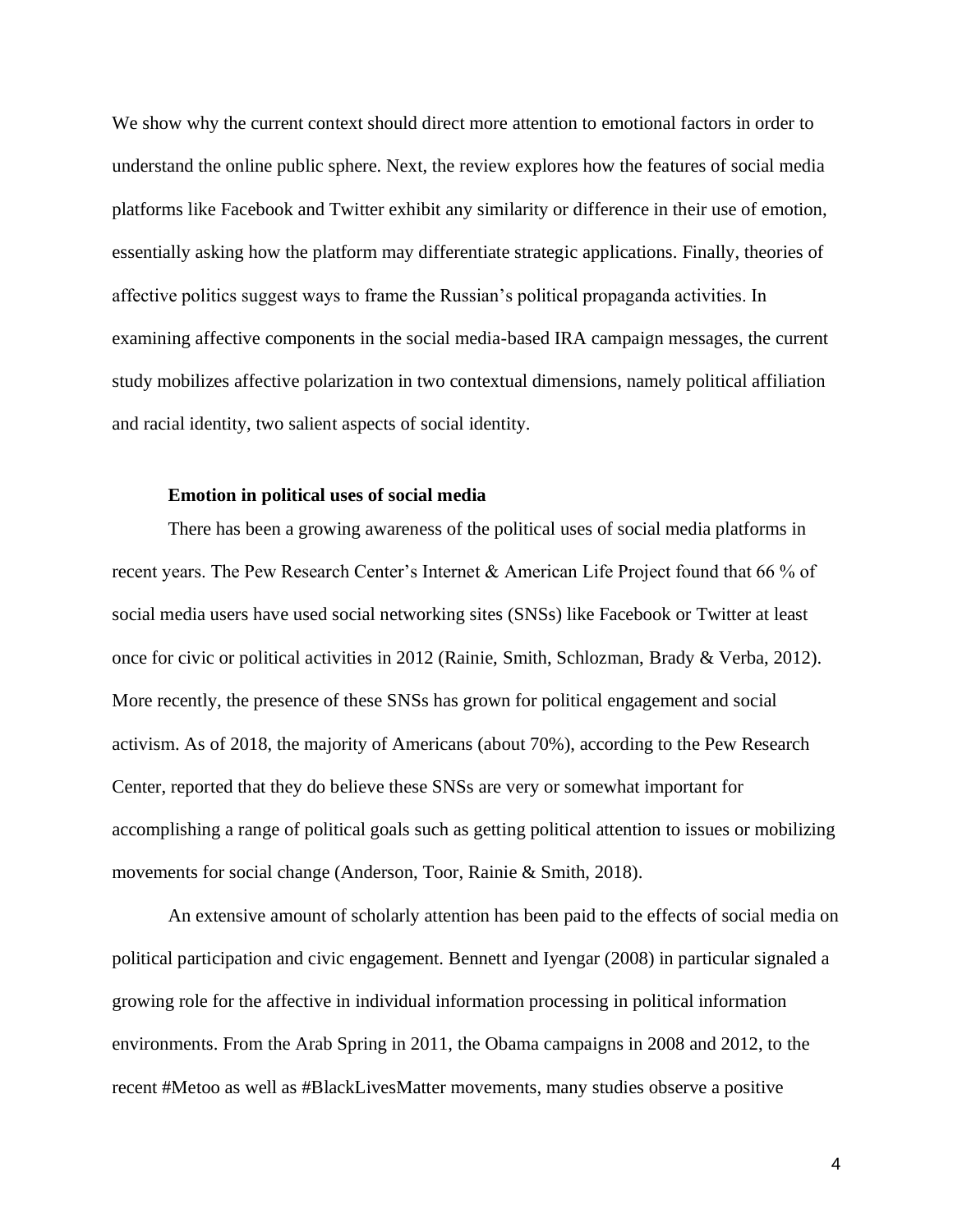relationship between social media use and political participation (Anderson et al., 2018; Manikonda, Beigi, Kambhampati & Liu, 2018; Tang & Lee, 2013). A meta-analysis study (Boulianne, 2015) delineates several competing rationales to explain how social media affects participation: social media can function as 1) a forum for information or news from members of a network; 2) it can be a driving mobilizing force exploiting social networking ties, 3) it can operate as a medium to sustain, coordinate or extend existing political or activist organizations; and 4) it may function as a catalyst of contagious attitudes or actions among network members. Here, what distinguishes the ubiquity of social media from traditional media is its networkcentered characteristics and its effectiveness in spreading emotion, combined with information dissemination.

Research indicates that "sharing" or "liking" features of social media can strengthen social bonds and group solidarity among networked users (Placencia & Lower, 2013; Pi, Chou, & Liao, 2013). These are common indicators of media engagement. A well-known controversial Facebook study showed how massive-scale emotional contagion occurs by the emotions expressed by one's network contacts (Kramer, Guillory & Hancock, 2014), especially positive emotions. Virality, that now has become a distinctive pattern of information diffusion on social media, is also driven by psychological arousal: the emotionally charged message is shared more often and more quickly (Stieglitz & Dang-Xuan, 2013a). Besides, sensational and evocative information tends to be biased by the algorithms on social media (Kramer et al., 2014). Research on ads with a positive message, such as "enthusiasm" or "happy" ads, shows they are effective at reinforcing existing loyalties. Negative ads, such as those using fear appeals, however, also may enhance attention to relevant information and can be effective in changing attitudes (Tannenbaum, Wilson, Abarracin, Hepler, Zimmerman, Lindsey & Jacobs, 2015). Anger has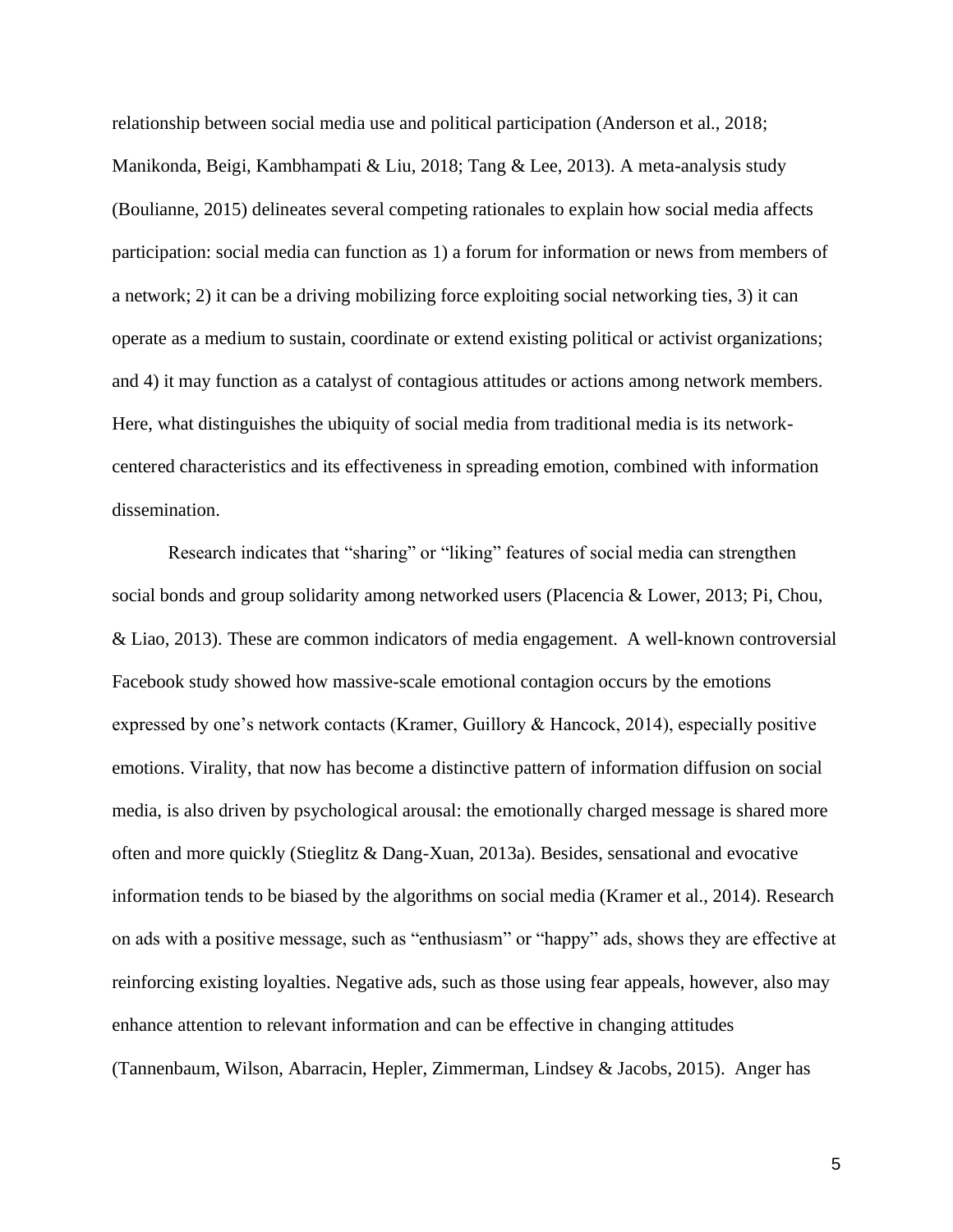been shown to motivate people to avoid information that challenges their political views while anxiety has been shown to motivate people to rely less on their partisan beliefs and more on available information (Weeks, 2015). All these contexts suggest how emotions may operate within social media, which are presumed to be exploited within the Russian-placed political messages. We suggest that emotional appeals, even more than false or made-up information, are prevalent in the Russian campaign strategies (Bakir & McStay, 2018; Alvarez et al., 2019). This points to the need for a more refined understanding of affective appeals in unveiling the Russian's strategic social media campaign.

### **Platform features**

Facebook and Twitter are, without a doubt, the most dominant social media platforms in Americans' political life. A 2016 survey of the Pew Research Center indicated that two-thirds of social media users encounter political content on social media, revealing that political content is as prevalent on Facebook as it is on Twitter (Duggan & Smith, 2016). In Special Counsel Mueller's report, it was only these two platforms that are examined in detail regarding the IRA's US operation through social media accounts (Mueller, 2019). Given their popularity, it is obvious why the IRA targeted these platforms in their scheme. Considering each platform has its own features, however, one might question whether they attempted to develop any platformspecific strategies over their course of action.

On the one hand, in general, social media hold the potential to foster hospitable environments for propaganda/ disinformation activities that are interchangeably used in the goal of encouraging citizens to be motivated by emotions that substitute arousal for deliberation and rationality (Stanley, 2015; Alvarez et al., 2019). Compared to text-heavy traditional print media, the form and speed and images of digital content on social media are more likely to trigger 'fast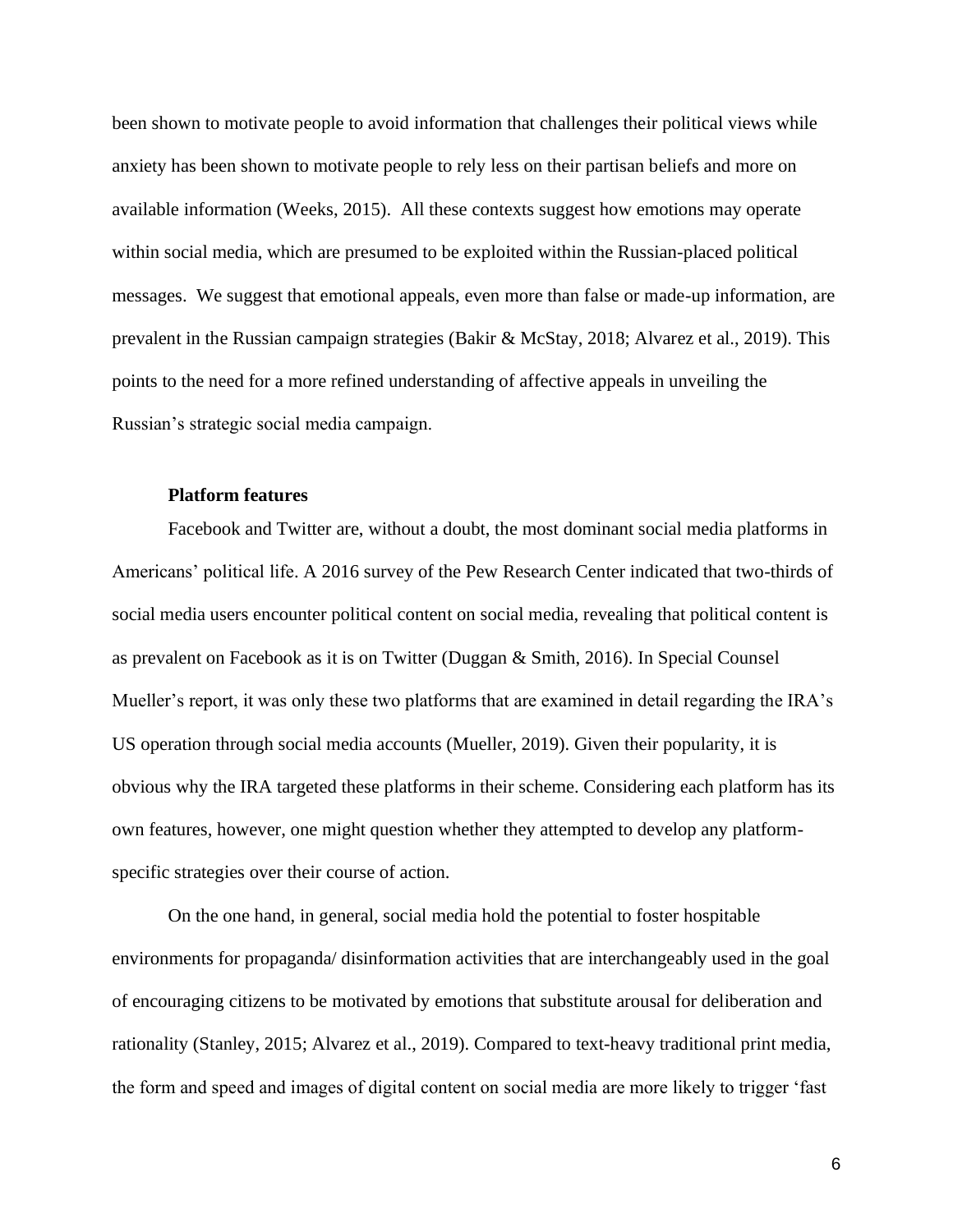thinking,' by which intuitive and emotional biases can be exacerbated with heuristic-oriented information processing (Chaudhuri & Buck, 1994; Kahneman, 2011).

Different characteristics shape the messages in each online platform. Facebook is a 'social networking site' and Twitter is a 'microblogging service' (Stieglitz & Dang-Xuan, 2013b). Researchers found an advantage in news delivery and in audience reach for Twitter (Osborne & Dredze, 2014), and more self-disclosure behaviors on Facebook (Jaidka, Guntuku, Buffone, Schwartz, & Ungar, 2018). Both exhibit different homophily patterns because Twitter users are tied primarily around common topical interests - often transitory - and/or specific content expressed in hashtags, whereas Facebook ties reflect many different offline social contexts and may have more longevity and even face-to-face correspondences (Bakshy, Messing, & Adamic, 2015). Additionally, Twitter, in contrast to Facebook, has message limits of 140 characters. With features that accentuate higher levels of proximity and reciprocity and unlimited space for messages, research has shown that Facebook was more popular than Twitter among extreme and opposition parties in six countries using populist communication strategies that spread more blunt and emotional appeals (Ernst, Engesser, Buchel, Blassng, & Esser, 2017), underscoring its arousal capability.

Against this backdrop, this study investigates how the comparative features of Facebook and Twitter could be factors that explain the strategic use of emotions in the Russian propaganda campaign. As well, the hashtags and handles (user names) suggest an identifiable temporal element in the communication in that the same handles recur over time, possibly building reputation. Our first research question based on platform comparisons is: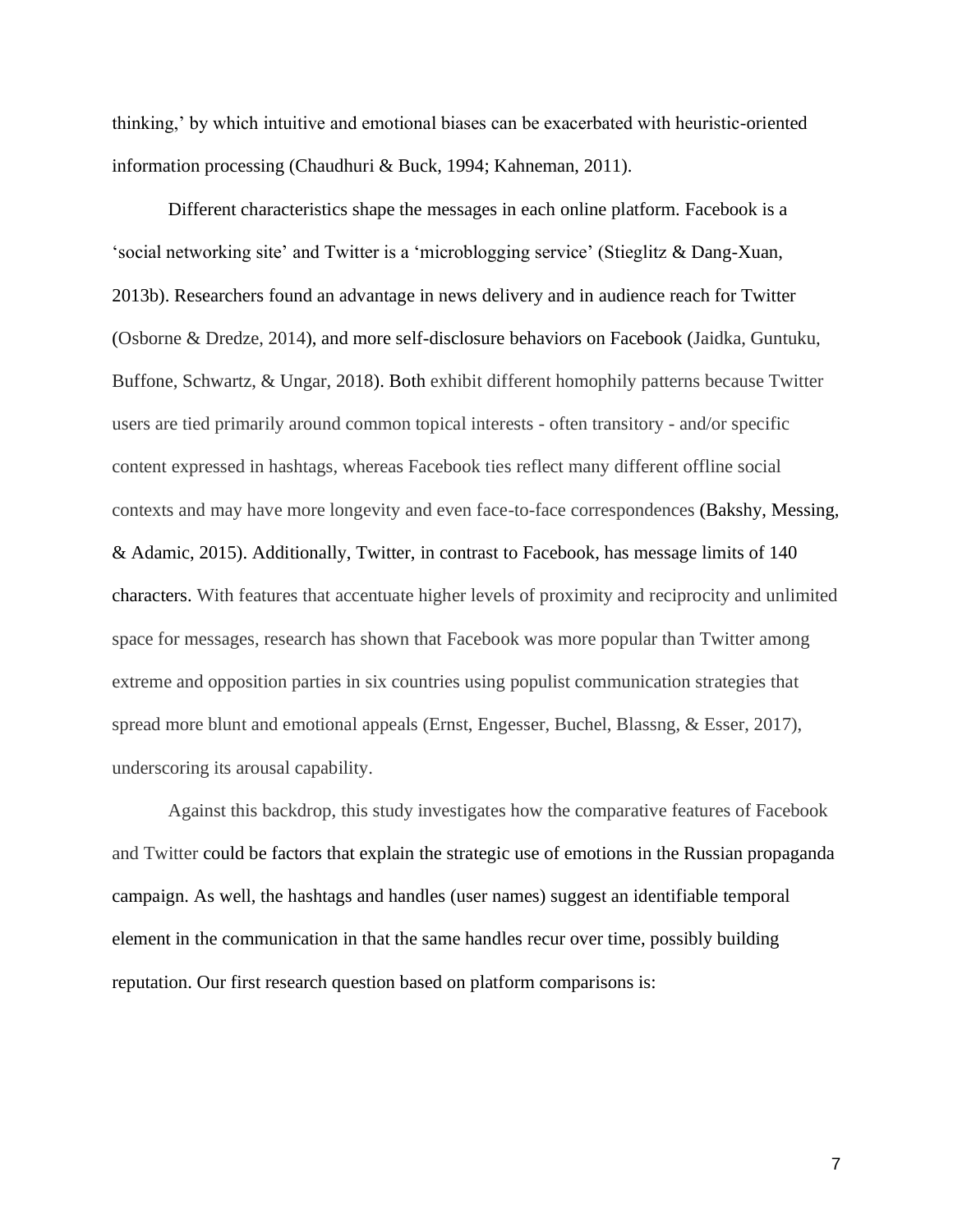*RQ 1. How do the IRA's emotional appeals compare between two major social media platforms, Facebook and Twitter? If present, do the emotional patterns change over time?* 

#### **Affect and emotions in politics**

Unprecedented proliferation and individualization of media channels have altered the notion of "mass media" and complicated the understanding of people's information processing. Bennett and Iyengar (2008) argue that as people access information in a more fragmented way, it becomes more difficult to explain how people process information in the actual communication conditions without understanding how emotions are engaged in that process.

The impact of emotional appeals in political messages has been widely recognized and applied in contemporary political ad campaigns (Brader, 2006). From a large-scale content analysis of emotions in more than 1,400 political ads, Brader identifies seven types of emotions including fear, enthusiasm, anger, pride, sadness, amusement, and compassion. These emotional appeals can be considered in contrasting positive or negative tones in studying different impacts on how people process the message. Looking at twitter posts on gun control, same-sex marriage and climate change, Brady, Wills, Jost, Tucker, and Bavel (2017) found that people are 20% likelier to share or interact with emotionally evocative social media information. In political psychology, several researchers found that negative political information has a more powerful effect on attitudes than positive information: it is easier to recall, and then becomes a useful element of cognitive processing when it is used heuristically, especially in processing simpler tasks (Baumeister, Bratslavsky, Finkenauer, & Vohs, 2001; Miller, 2010; Utych, 2017). Conversely, however, positive content may spread more quickly and thoroughly online (Berger & Milkman, 2012).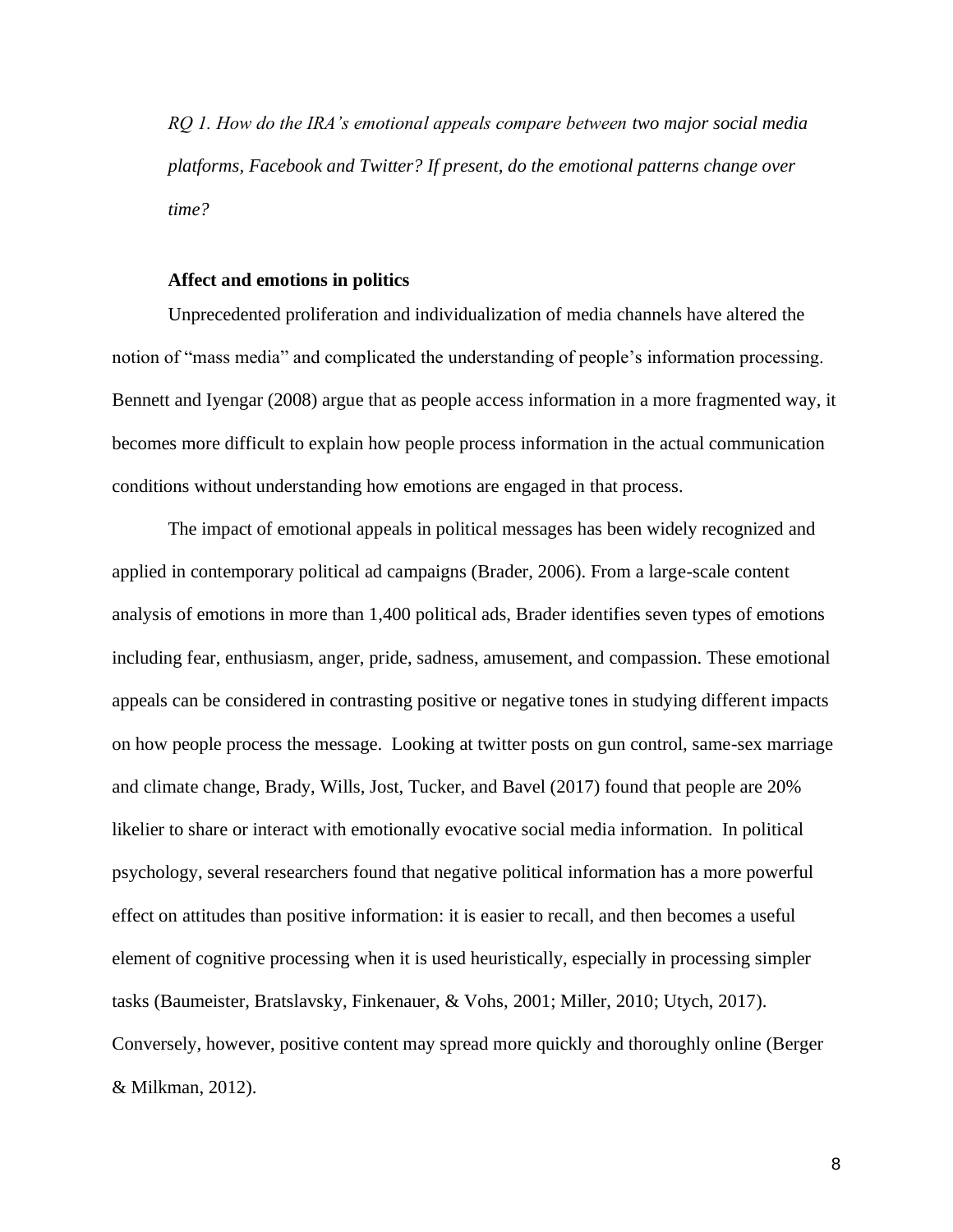Although not yet thoroughly investigated, the timing of emotional messages is questioned since negative ads aired early in the campaign can have a different effect than those aired at later points (Krupnikov, 2014). Under the logic of online virality, however, the results have been inconsistent with respect to the effects of positive and negative information in political campaigns. It is largely because campaigners must consider complex contexts in order to strategize emotions in their messages, such as competitiveness of the race (Druckman, Kifer, & Parkin, 2010), ad sponsorship (Fowler, Franz & Ridout, 2016) and different effects of media platform, i.e. television or online (Borah, Fowler & Ridout, 2018). From the standpoint of information dissemination, scholars have been confused with whether it is the *intensity* of emotion or emotional tone that has a greater influence. While some found that diffusion gained power with more positive content online fueled by a broader sharing (Berger & Milkman, 2012; Alvarez et al., 2019), others maintain that regardless of the tone, content can be more viral when it bears strong emotions (Stieglitz & Dang-Xuan, 2013a; Brady et al., 2017).

The entire context around the Russian interference complicates the above literature on affective campaign strategies. Mueller's investigation (2019) reveals that internal IRA documents explicitly indicated support for the Donald Trump Campaign and sought to divide Democrats by pitting Bernie Sanders Campaign supporters against those supporting Hillary Clinton. This goal of the IRA implies that the Russians wanted to integrate the potential or current Trump supporters and right-wing voters, while dividing left-leaning counterparts. This conception is not new, especially in US politics. The term "affective polarization" refers to the phenomenon of sowing antagonism between Democrats and Republicans, with partisanship constituting a core social identity (Iyengar, Sood & Lelkes, 2012).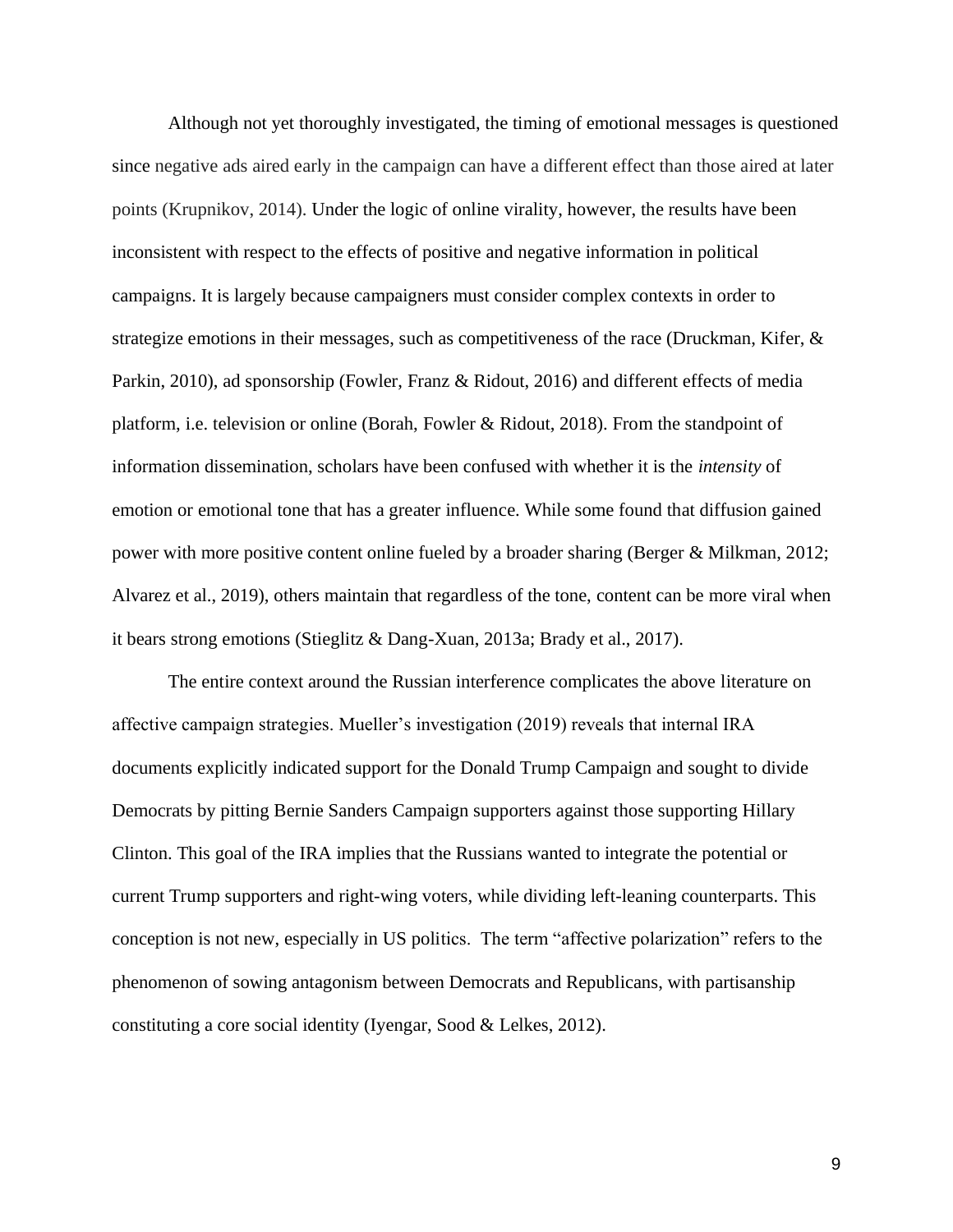Further, in later work, Iyengar, Lelkes, Levendusky, Malhotra, and Westwood (2019) noted that negative political ads have a stronger effect on affective polarization. They suggested that the sense of partisanship can be exacerbated by aligning with other salient social identities such as race or religion. This amalgamation of identities, centered around politics, can be problematic with the finding that those who have aligned different social identities with partisan identities become more emotionally susceptible to information that threatens their partisan identities (Mason, 2015). In a similar vein, many studies have speculated that there was a formula behind the construction of the Russian campaign. Ribeiro et al. (2018) commented that Russian ads took advantage of divisive societal issues, including racial bias and immigration. Similarly, Jamieson (2018) noted the early stage of benign appeals in Russian's campaign that later became inundated with the extreme statements. Alvarez et al. (2019) analyzed IRA-placed Facebook ads and conjectured that the Russians' efforts initially reinforced identity with positive appeals that later changed to negative emotions that threatened identity as the election date drew closer in order to spread uncertainty and disenchantment across various groups.

The current study attempts to dissect the Russians' strategies of using emotion for identity manipulation over time by taking up two salient aspects of identity, namely political affiliation and racial identity. First, during the 2016-time frame, African Americans led widespread social movements for black lives that swept the country. We hypothesize that the Russians' emotional strategies might have followed a different trajectory within their respective construction of right-leaning messages and personas. Right-leaning trolls, and left-leaning trolls may treat traditionally Democratic-leaning constituencies such as African Americans differently. For Russians, it may have been more advantageous for people connected with right-leaning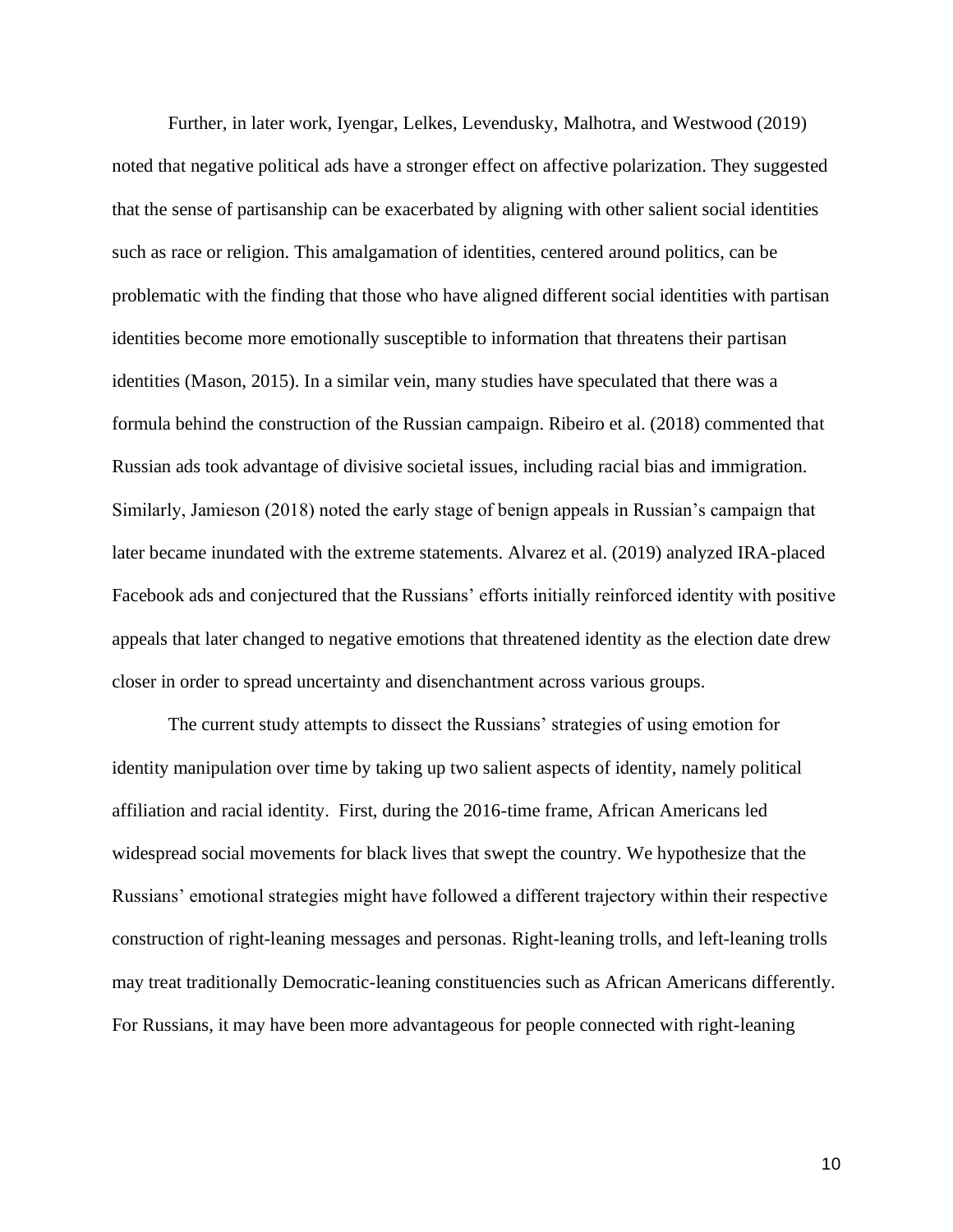accounts to be more integrated and supported with positive messages, while those tied to leftleaning accounts would be disrupted with dissonant or negative sentiment messages.

*RQ 2. How did the IRA's emotional appeals on social media vary between right- and leftleaning handles?* 

*H2.1 Left-leaning usernames or handles are associated with using more negative emotions overall compared to right-leaning handles.*

*H2.2 Left-leaning handles are associated with using more positive emotions in their messaging in the earlier months and negative emotions in the near-election stages.*

*H2.3 Right-leaning handles are associated with positive emotions throughout the campaign period.*

*RQ3. How did the IRA's emotional appeals on social media interact with Black racial identity over time?*

*H3.1 African American racial identity targeted by left-leaning handles are associated overall with more use of negative emotions than those of right-leaning handles.*

*H3.2 African American racial identity targeted by left-leaning handles are associated with positive emotions in the beginning and negative emotions in the near-election stages.*

*H3.3 African American racial identity targeted by left-leaning handles are associated with stronger expressions of emotions compared to non-racialized leftor right-leaning handles.*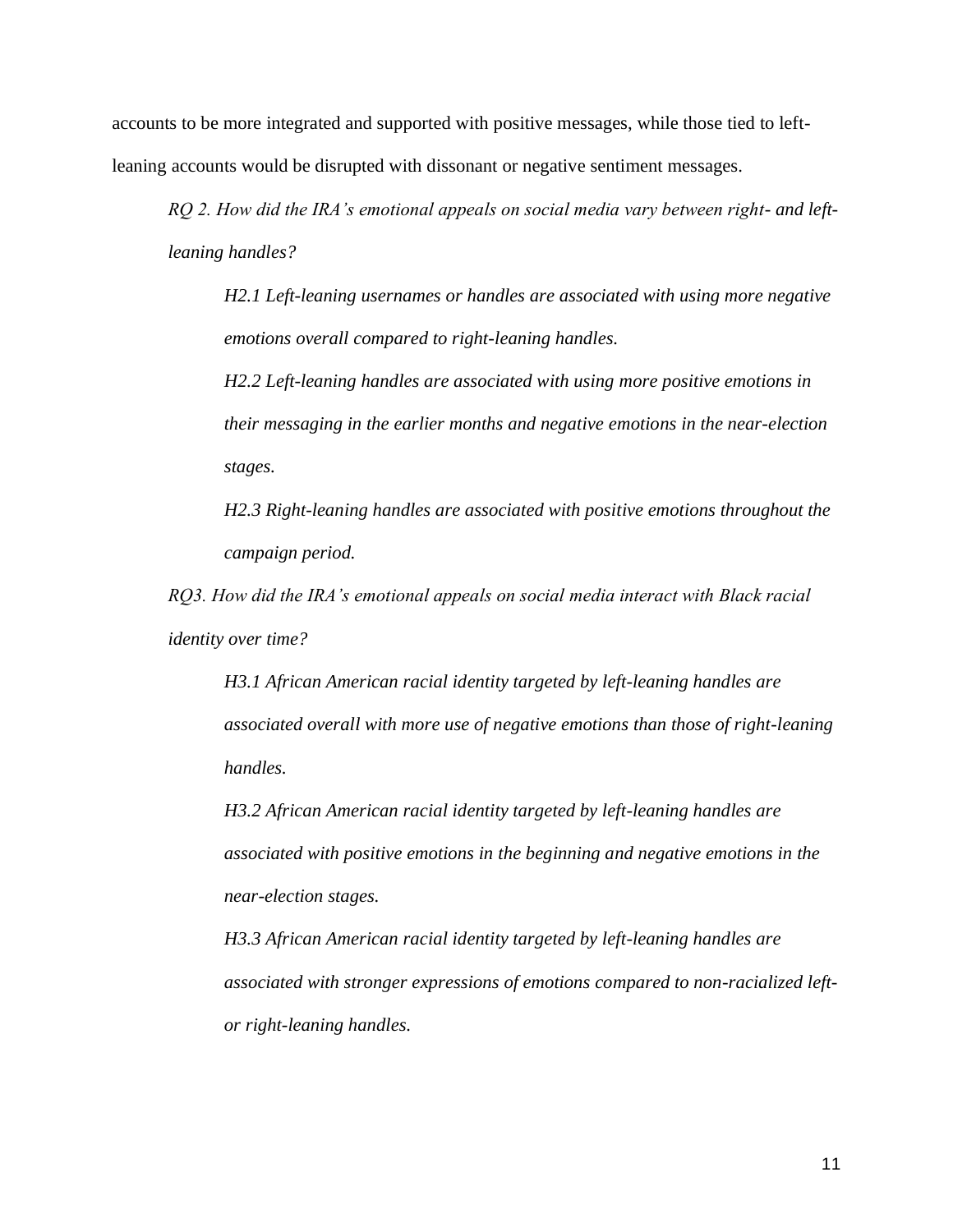#### **Methods**

This study applies a mixed-method design with both computational and qualitative analytic approaches. Drawing on definitions applied to Twitter data that Linvill and Warren (2018) developed to identify for right- and left-leaning trolls, we coded the Congressionallyreleased Facebook ads associated with the IRA for right- and left trolls. We then analyzed textual data in Twitter and Facebook messages in order to explore emotional content and make comparisons.

*Sampling* The two datasets used here include (1) Facebook ads produced by Facebook to Congress as identifiably placed by the IRA during the election months (roughly late 2015 through early 2017) and (2) tweets placed by the Russian Internet Research Agency as released publicly by Twitter and later coded by Linvill and Warren. As released by Congress, the Facebook data contains 3,519 political ads that promoted one of the 470 IRA-associated Facebook pages (US House of Representatives, 2018). The Twitter data amounts to nearly three million tweets known to be associated with 3,841 the IRA Twitter handles (usernames) listed by the US House Intelligence Committee and conforming to the left and right troll definitions. The tweets spanned June 19, 2015 to December 31, 2017. These tweets are available at Linvill and Warren at [https://russiatweets.com/.](https://russiatweets.com/) Right trolls are associated with 663,740 tweets (617 handles,  $M = 1075.75$ ,  $SD = 2949.82$ ) and Left trolls are associated with 405,549 tweets (230) handles,  $M = 1763.26$ ,  $SD = 2468.32$ ).

*Sentiment* We evaluated emotional sentiment using the Syuzhet Package in the R development framework, which was developed by combining word-level sentiment analysis with Natural Language Processing (NLP) techniques. It evaluates the text units for positive or negative sentiment and assigns a numerical score to indicate the overall sentiment across sentences.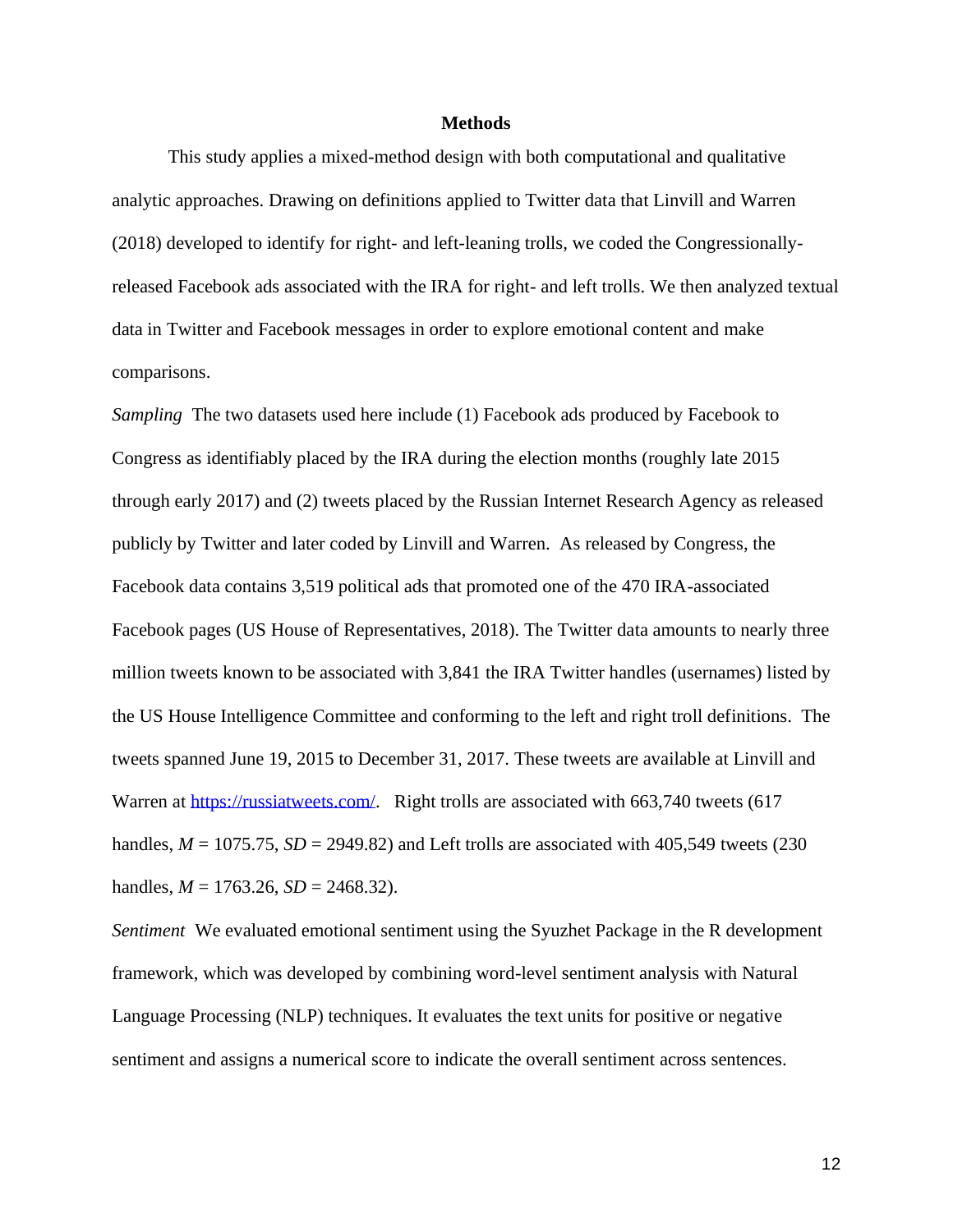*Temporal patterns* We identified the dates that tweets appeared in the Twitter data. In the Facebook data, we considered the ad creation date. Although it was not considered for analysis with the issue of consistency between Twitter and Facebook data, the Facebook data also has the ad end date so the ad duration can be assumed by subtracting the ad creation date from the ad end date. Facebook ad placements can set targets for numbers of impressions so that a 'successful' ad may actually have a briefer duration than an unsuccessful ad.

*Right troll and left troll coding* We identify left and right trolls as predictors that reflect partisan identities in our analysis. The troll position can be juxtaposed with partisan identity as it targets as well as represents like-minded users. For the Twitter data, Linvill and Warren (2018) downloaded all the released IRA-associated tweets posted between June 19, 2015 and December 31, 2017 and coded the tweets in terms of five 'handle categories': right troll, left troll, hashtag gamer, news feed, and fearmonger. Their right troll coding is sensitive to "nativist and rightleaning populist messages" and included specifications such as "supported Donald Trump's candidacy." The left troll definition included "tweets with socially liberal messages, with an overwhelming focus on cultural identity," among other qualifications (pp.7-8). We used their tweet definitions<sup>1</sup> and singled out the tweets associated with right- and left trolls for our analyses. Thus, a left troll message might laud an African American academic accomplishment in the face of great odds, for example, while a right troll message might portray Hillary Clinton struggling with Christ, a metaphor for the election dynamics.

<sup>1</sup> According to Linvill and Warren (2018), right trolls were defined by tweets that "broadcast nativist and rightleaning populist messages" and they "uniformly supported Donald Trump's candidacy and his Presidency." Left trolls were defined as "tweets with socially liberal messages, with an overwhelming focus on cultural identity" (of minorities) (e.g., sexual and gender, religious, and racial identities). At times, left trolls "attacked and undermined Hillary Clinton's credibility and spread questionable information about her campaign while were supportive of Bernie Sanders" (pp.7-8).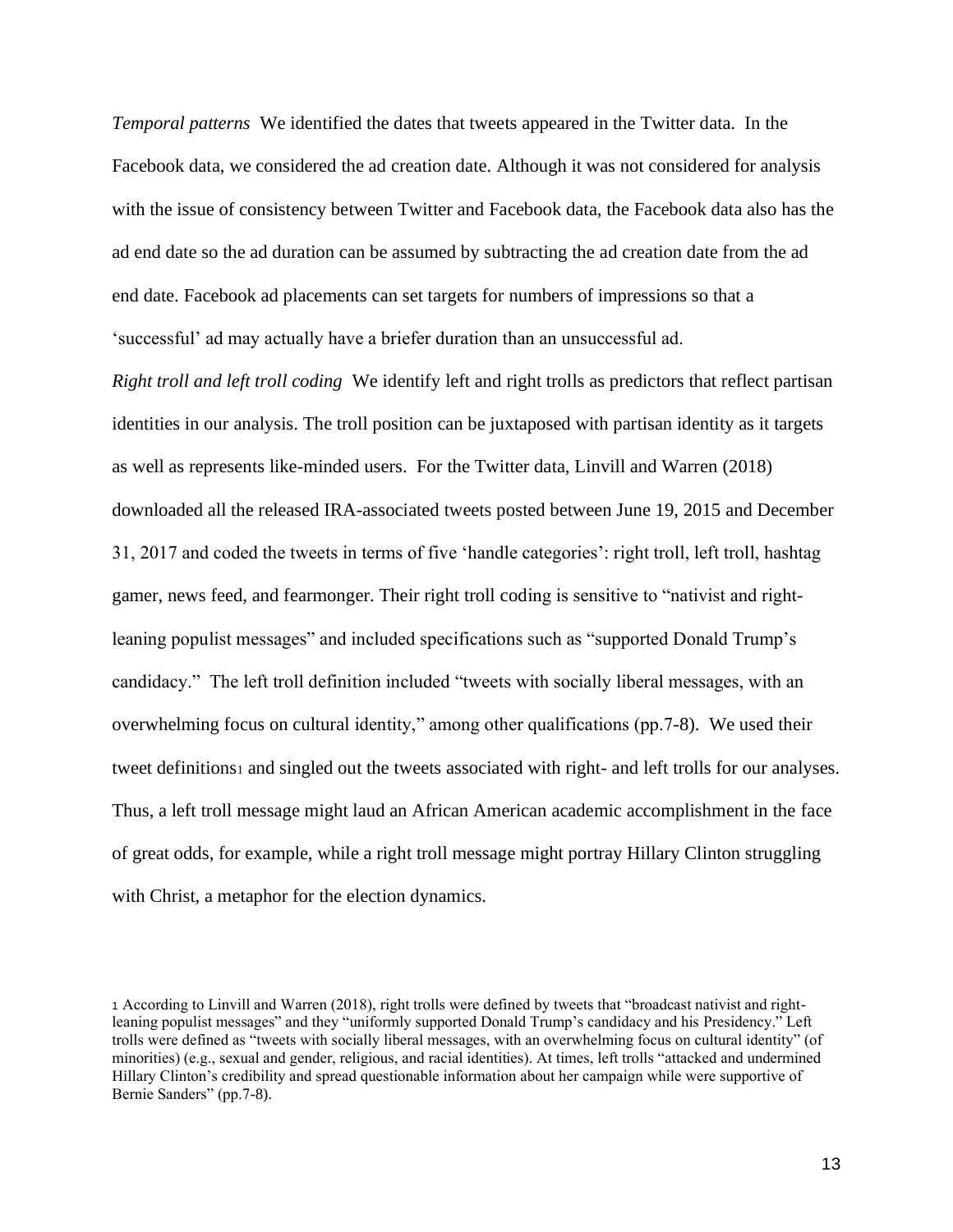Our research applied an analogous strategy to categorize Facebook ads that were identifiably right troll and left troll categories within the IRA-placed partisan world. To generate left and right troll codes, we evaluated the Facebook ad metadata which contained numerous fields helpful to the analysis. We used the 'ad landing page' information as a main classifier to identify left or right trolls, largely because it frequently contained information that reveals the targeted audience (e.g., https:/[/www.facebook.com/blackmattersus](http://www.facebook.com/blackmattersus) or

[https://www.facebook.com/patriototus\)](https://www.facebook.com/patriototus). If the information in the ad landing URLs was not clear or insufficient for coding, we also examined the 'ad content' and 'ad targeting' information, which includes targeted location, targeted interest, and excluded or included connections, to help identify right versus left. Given this guideline, three coders independently coded a sub-sample of 70 ads, yielding a high intercoder reliability on left or right troll identification (Krippendorf's alpha of .92).

*African American racial identities* In order to infer the racial identity of African Americans target audiences represented in Facebook ads and tweets, this study developed a subset of data in a keyword-based way. First, we tokenized the message contents of Facebook and Twitter data into bigrams that were filtered based on the inclusion of words indicating relationship with African American communities (i.e., "black", "African", or prefix "nigg-"). Next, the messages in the Twitter data were further parsed and filtered to exclude several bigram keywords that are not connected to African American related identity (e.g., Blackberry, Blackhawks, black boxes, Black Friday, among many others). The result yields messages that target African American constituencies.2 Given that Black-targeting messages or accounts (handles) are also functions as

<sup>2</sup> As a reference set to be compared with Black identity, we created a categorical variable that indicates whether a message on Facebook or Twitter data has targeted African American communities. If a message contains bigrams related to African American, it is categorized as targeting African American communities. Those that did not have any of these bigrams were considered "other".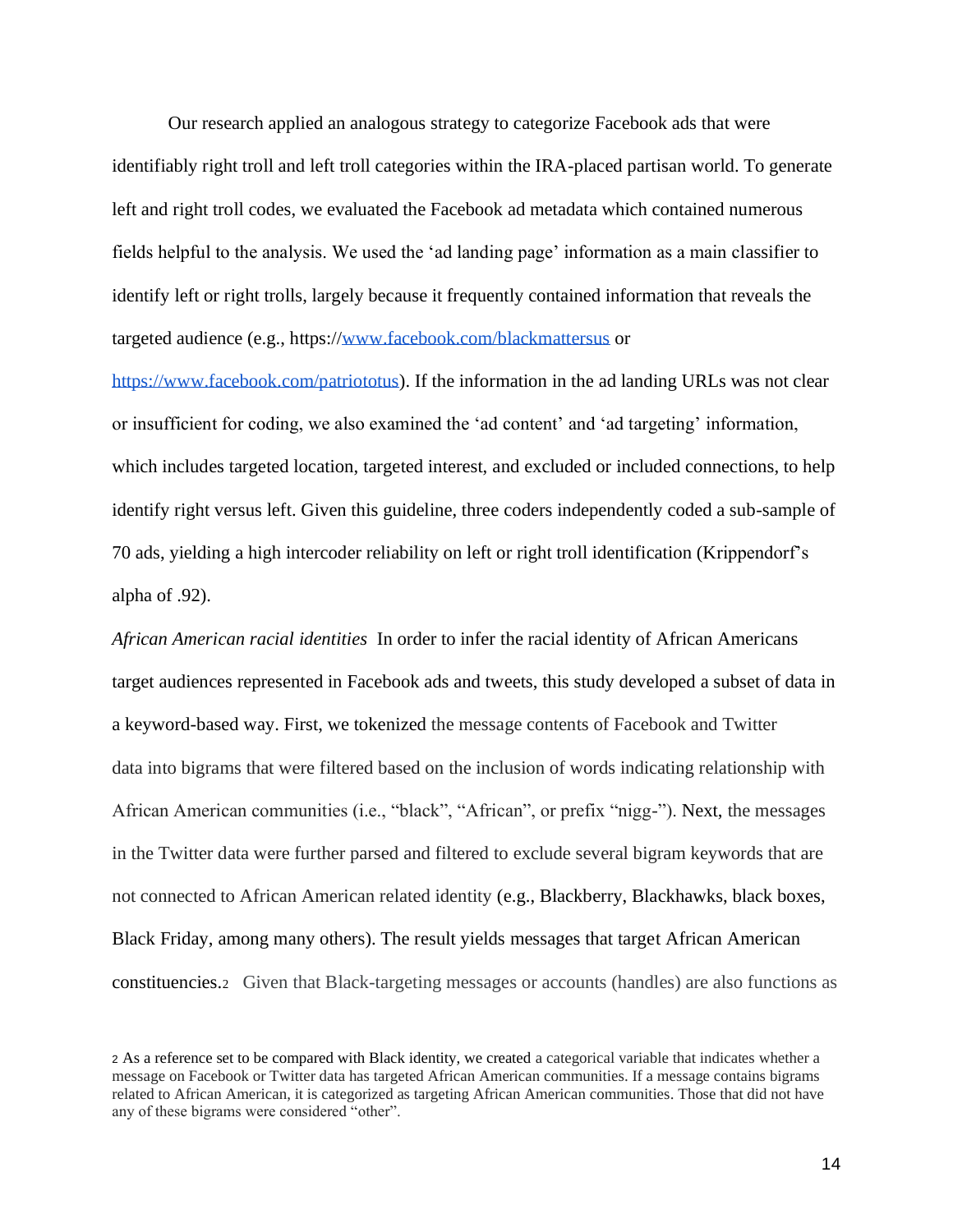one of Black personas, we operationalize these messages or handles as an expression of racial identity.

*Analysis procedure* Based on the dataset that is coded and cleaned for three core variables, namely platform (Facebook and Twitter), partisan identities from right- and left-leaning handles, and racial identities with a case of African-Americans, this research employed the Syuzhet Package in the R development framework to explore the sentiment in the ad text and tweet text. Considering the Facebook ad and tweet text generally occurs in one to three sentence units, Syuzhet is effective because it evaluates the text unit for positive or negative sentiment at or near the sentence-level of granularity. A comparative assessment of several sentiment analysis packages found that Syuzhet was more effective than other popular variants of for social media and SMS-length units of analysis (Bose, Saha, Kar, Goswami, Nayak & Chakrabarti, 2017). In order to address the three main research questions, we provide sentiment score plots in addition to descriptive statistics, respectively. Using the mean daily sentiment scores and monthly scores, this study plots the temporal dynamics of positive and negative emotions that show patterned uses of emotions over time.

#### **Results**

*RQ 1.* In order to answer the first research question, we provide descriptive statistics of sentiment scores of the IRA-placed messages on Facebook and Twitter and plot the monthly/daily mean sentiment scores in each platform over time. Using two different ways of measuring time captures greater variance in the patterns of emotion for monthly-based mean sentiment as well as greater scale ranges for the daily-based mean sentiment. The sentiment analysis applied to the 3,425 Facebook ads and over two million tweets shows a higher level of mean sentiment and greater variance of emotions in Facebook messages compared to Twitter (Table 1).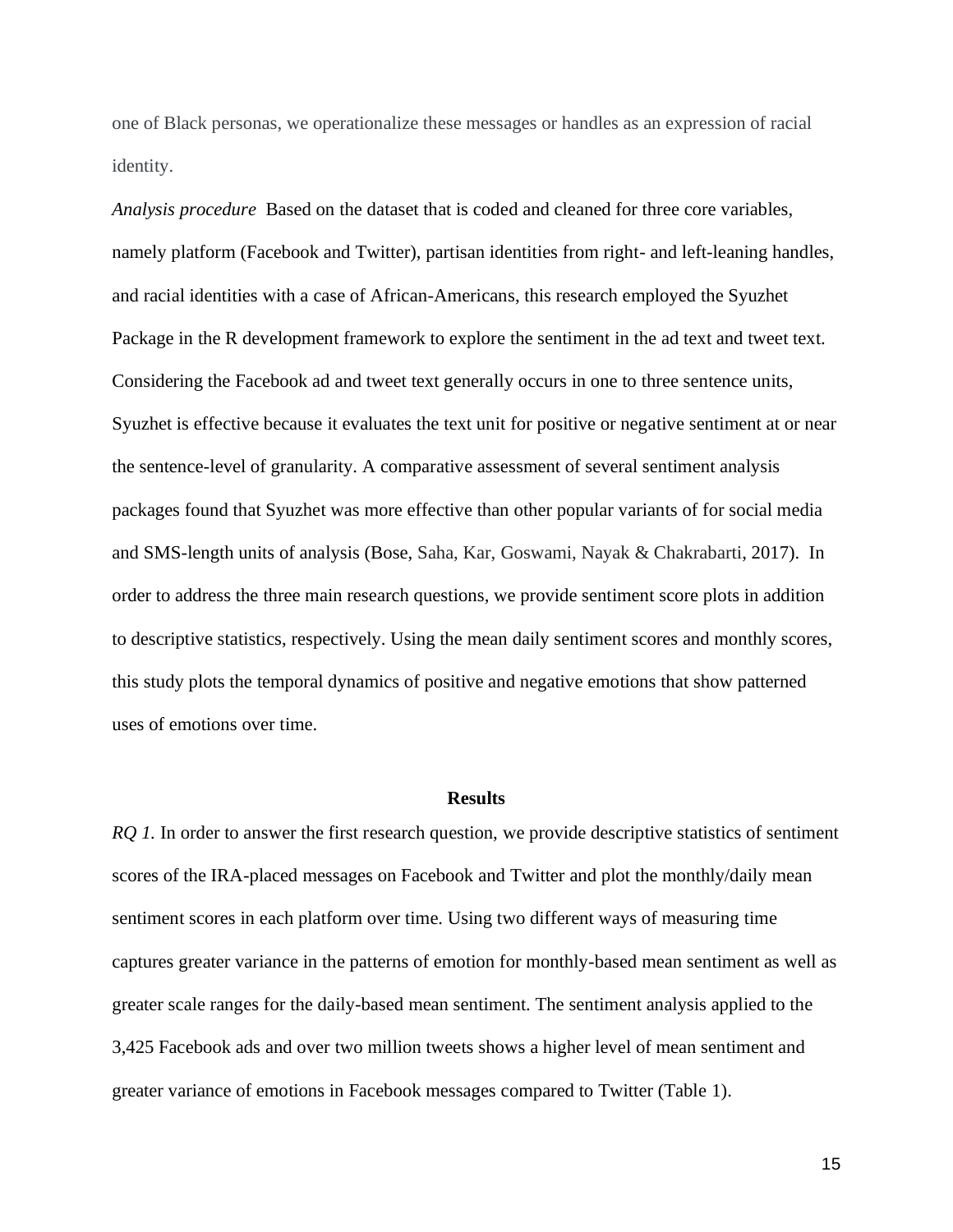|          | $\,N$     | M      | Median | Max   | Min      |
|----------|-----------|--------|--------|-------|----------|
| Facebook | 3,425     | .15    | .35    | 18.65 | $-14.60$ |
| Twitter  | 2,116,867 | $-.08$ | .00    | 8.15  | $-8.75$  |

*Table 1. Descriptive statistics of sentiment scores of the IRA messages on Facebook and Twitter*

Furthermore, examined over time, a quite similar pattern of emotion can be seen in the following sentiment plots. In Figure 1, monthly and daily means of sentiment on both Facebook and Twitter display a slight positive swing of emotions during the very initial period before the year 2016, which becomes negative approaching the election period before November 2016. Right before the election date (from July), and for some time after the election, the pattern of emotion was spikes positive on Facebook. Twitter's emotional levels turn in a negative direction after the election. Although daily mean sentiment (right side) reveals little dramatic change in the temporal trend, we can observe the greater variance in emotion through the grander scale range and wider distribution in Facebook (more dispersed from  $-5$  to  $+5$ ) than Twitter (more densely distributed from –.4 to +.3). Throughout the entire period of analysis, Facebook turns out to be a more emotionally-charged platform than Twitter.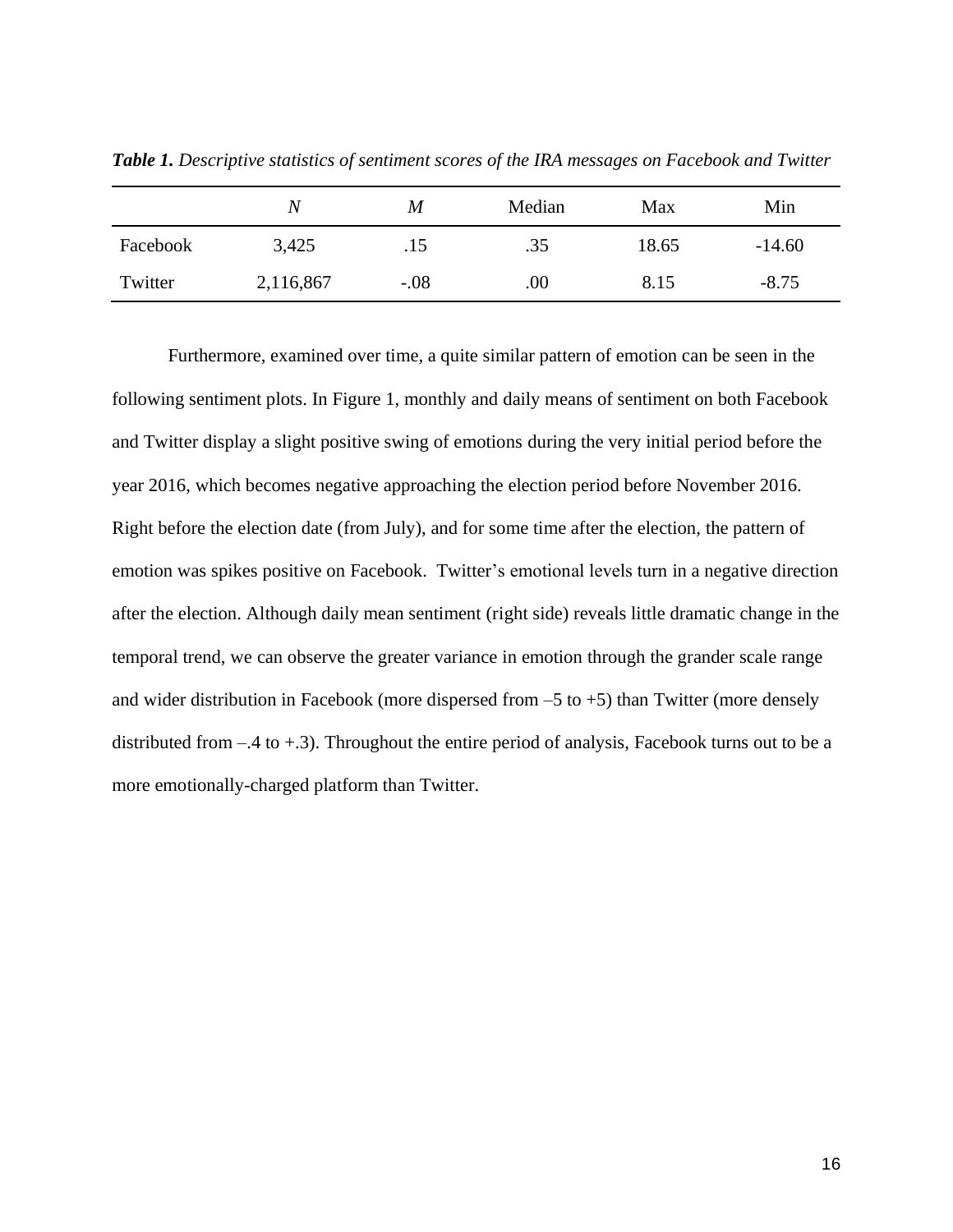

**Figure 1.** *Mean sentiment of the IRA messages over time on Facebook Ads and Twitter Note.* (Left) monthly mean sentiment; (right) daily mean sentiment.

*RQ 2.* To compare the IRA's emotional appeals between specifically right- and left-leaning troll handles on Facebook and Twitter, we examined the statistical difference of mean sentiment scores between right trolls and left trolls in each platform, respectively, and plotted the scores against the troll type for both platforms. A t-test result in Table 2 found that there is a significant statistical difference in emotions between right handles and left handles on both Facebook and Twitter over all of the campaign. Interestingly, however, an opposite pattern of sentiment was deployed for Facebook and Twitter: while the left-leaning handles (*M*= -.048, *SD*=2.56) compared to the right-leaning handles (*M*= .384, *SD*=1.85) exhibited significantly more negative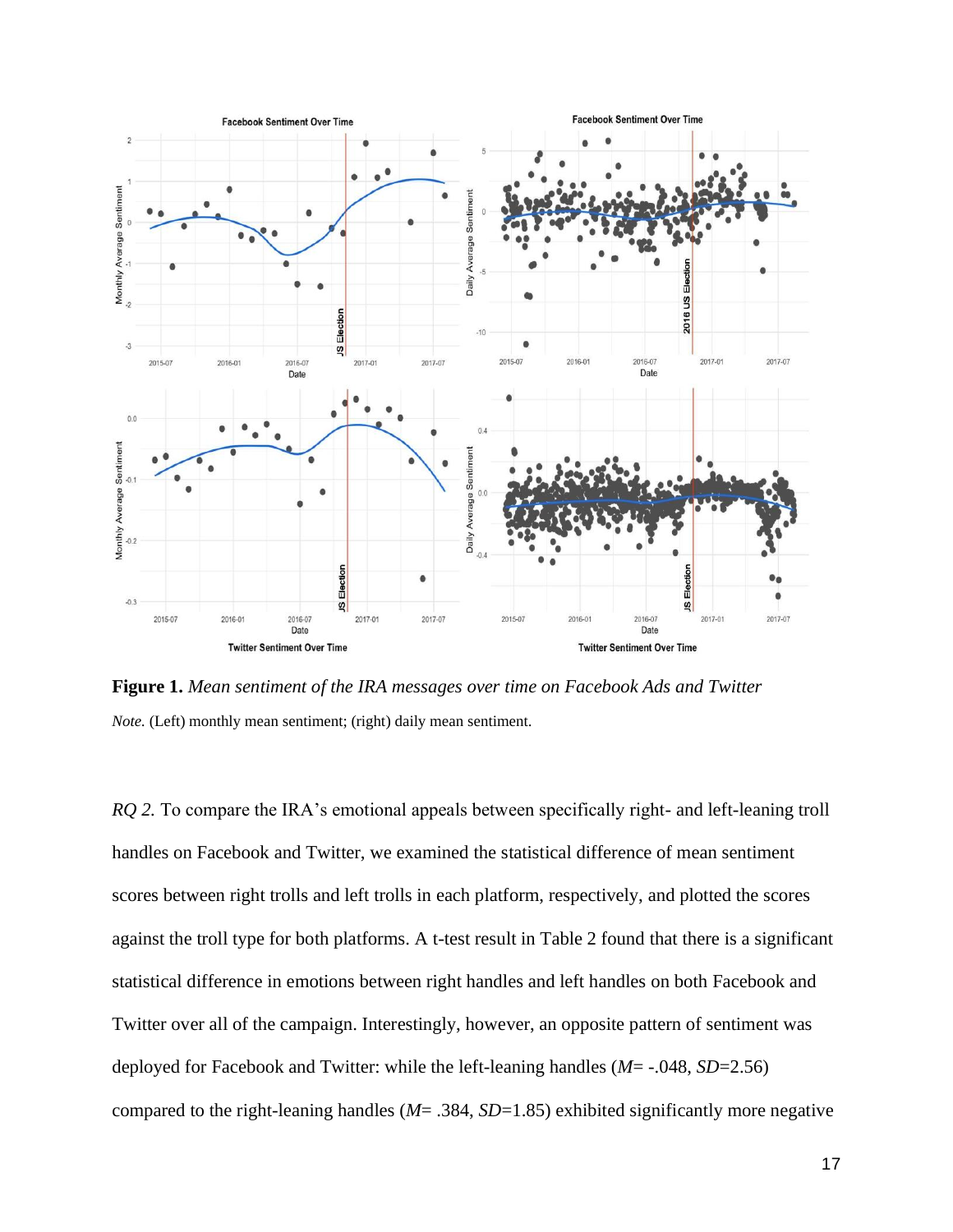sentiment on Facebook, on Twitter, the left handles expressed significantly more positive emotion (*M*=.047, *SD*=.859) than right handles (*M*= -.128, *SD*=.853). Thus, H 2.1 is partially supported only in the case of Facebook.

**Table 2.** *Descriptive statistics of sentiment scores of the IRA-placed left- and right troll messages on Facebook Ads and Twitter*

|                                                 | $\overline{N}$                                     | $\boldsymbol{M}$ | SD   | Min     | Max  |  |  |
|-------------------------------------------------|----------------------------------------------------|------------------|------|---------|------|--|--|
| Facebook                                        |                                                    |                  |      |         |      |  |  |
| Left                                            | 2,100                                              | $-.048$          | 2.56 | $-14.6$ | 18.6 |  |  |
| Right                                           | 663                                                | .384             | 1.85 | $-14.0$ | 7.55 |  |  |
|                                                 | Mean Difference = $-.432$ , $t(1524) = -4.7412***$ |                  |      |         |      |  |  |
| Twitter                                         |                                                    |                  |      |         |      |  |  |
| Left                                            | 384,578                                            | .047             | .859 | $-8.75$ | 8.15 |  |  |
| Right                                           | 615,976                                            | $-.128$          | .853 | $-7.95$ | 8    |  |  |
| Mean Difference = .175, $t(811510) = 99.718***$ |                                                    |                  |      |         |      |  |  |

When we examine the sentiment of right- and left trolls on Facebook and Twitter over time, certain patterns emerge in Figure 2. Overall, throughout the campaign period before the July 2016, left-trolls on both platforms appear to display more negative emotions than righttrolls. Shortly before the election, Twitter sentiment from left trolls becomes more positive, and it remains positive after the election. This research can support H2.1, as well as H2.3 for Facebook. We hypothesized more use of positive emotions in left-leaning handles early in the election which changes to the more negative appeals as the election date gets closer, in order to demobilize targeted left voters. The results do not support H2.2. The temporal trends in both Facebook and Twitter appear to exhibit little evidence that supports more positive appeals in the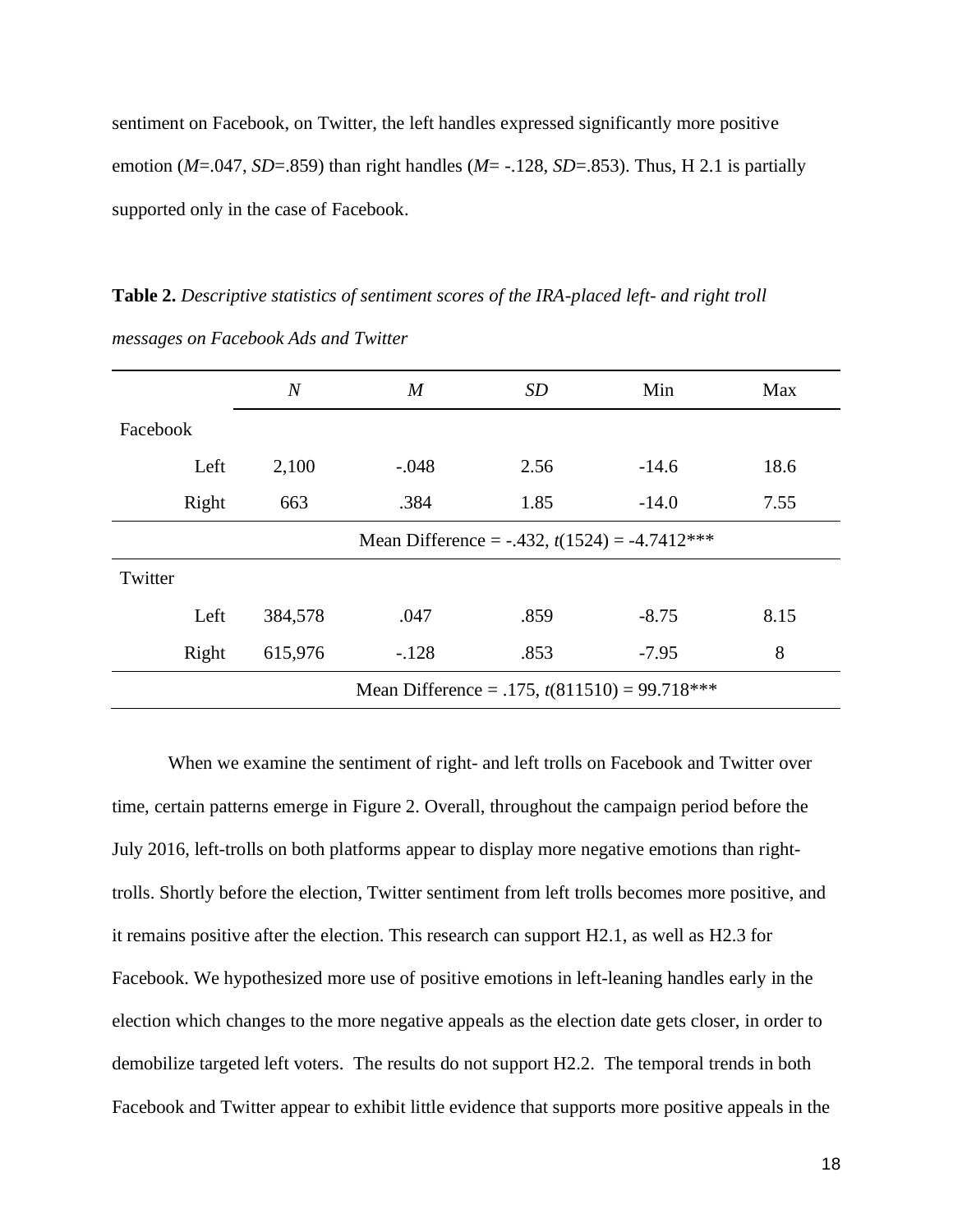early rather than the later stages of the timeframe. However, it is worth noting that the direction of positive and negative emotions before the election was reversed right after the



**Figure 2.** *Mean sentiment of the IRA-placed left- and right troll messages over time on Facebook and Twitter Note.* (Left) monthly mean sentiment; (right) daily mean sentiment.

*RQ3*. Finally, we investigate how Black racial identity is reflected within left- and right trolls by looking at sentiment patterns on Facebook and Twitter. Table 3 shows how trolls in both platforms used negative emotions in reflecting African American identities. The mean scores illustrate more use of negative emotions overall, exacerbated in the right-leaning handles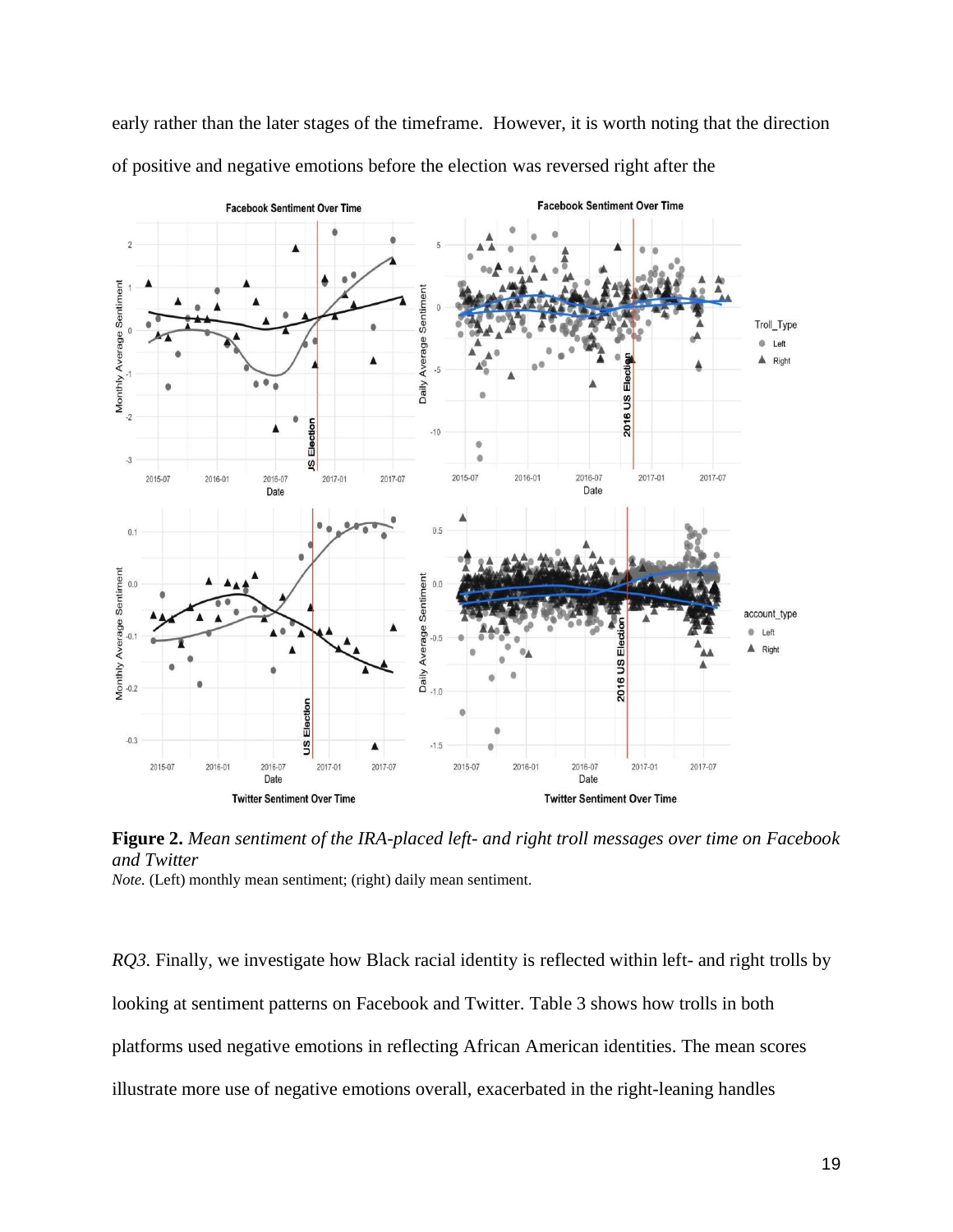compared to left-leaning handles in opposition to H3.1. However, there are very few right trolls (*N*=14) targeting racial identity on the Facebook platform ads, and consequently we refrain from many interpretations here.

**Table 3.** *Descriptive statistics of sentiment scores of messages targeting African Americans by left- and right trolls on Facebook and Twitter*

|                                  |       | $\overline{N}$ | $\boldsymbol{M}$ | SD   | Min     | Max  |
|----------------------------------|-------|----------------|------------------|------|---------|------|
| Facebook                         |       |                |                  |      |         |      |
| Targeting<br>African<br>American | Left  | 803            | $-.295$          | 2.99 | $-12.6$ | 18.6 |
|                                  | Right | 14             | $-2.92$          | 4.17 | $-14.0$ | 1.8  |
| Twitter                          |       |                |                  |      |         |      |
| Targeting<br>African             | Left  | 21,204         | $-.234$          | 1.03 | $-6.9$  | 6.9  |
| American                         | Right | 5,496          | $-.508$          | 1.03 | $-5.35$ | 3.7  |

The temporal sentiment plots in Figure 3, in general, direct more negative appeals to people who are presumably African American. Compared to left trolls, right trolls are not extensively targeting the Black population using Facebook. Twitter also exhibits far more left troll messages targeting that population compared to right trolls, and their messages are more negative than messages targeting non-Black users (in orange and green lines for left and right trolls, respectively), becoming slightly more positive just before the election and then afterwards.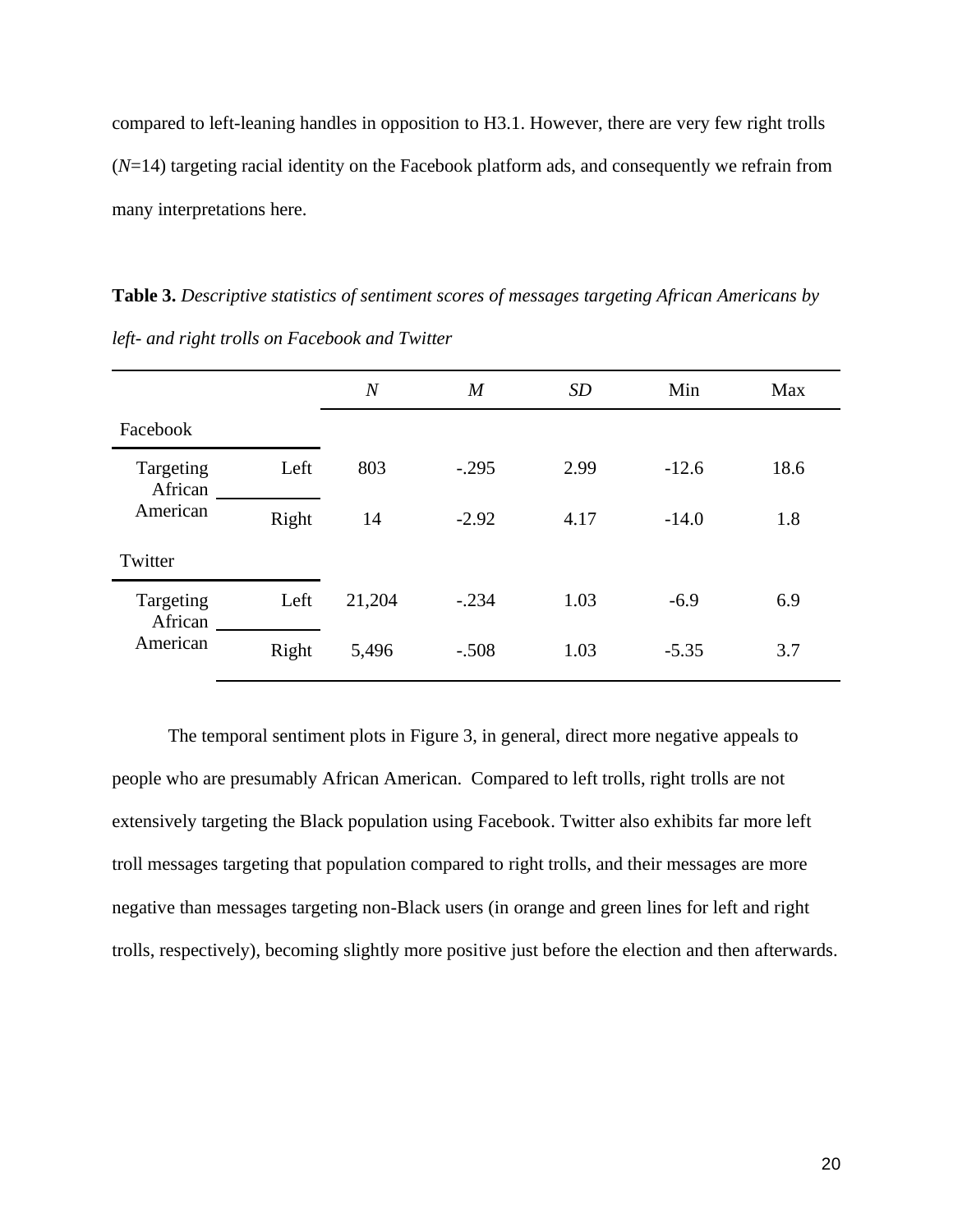

Facebook Sentiment Over Time by Target and Political Leaning Target x Political Leaning Cher x Left Chack x Left Cher x Right Chack x Right

Facebook Sentiment Over Time by Target and Political Leaning

Target x Political Leaning - Other x Left - Black x Left - Other x Right - Black x Right

**Figure 3***. Mean sentiment of messages targeting African Americans by left- and right trolls on Facebook and Twitter Note.* (Left) monthly mean sentiment; (right) daily mean sentiment.

Next, the object of H3.2 examines one of the main questions regarding "reinforced, then threatened identity," using the case of African American. Our hypothesis has to do with identity disruption through left-leaning handles over time. Figure 3 shows partial evidence that supports this. First of all, Only considering the period between July 2015 and July 2017, left-trolls (blue lines) targeting African Americans on both platforms began to become positive in late 2015 but gradually turns in a negative direction since January 2016, thereby supporting H3.2. However,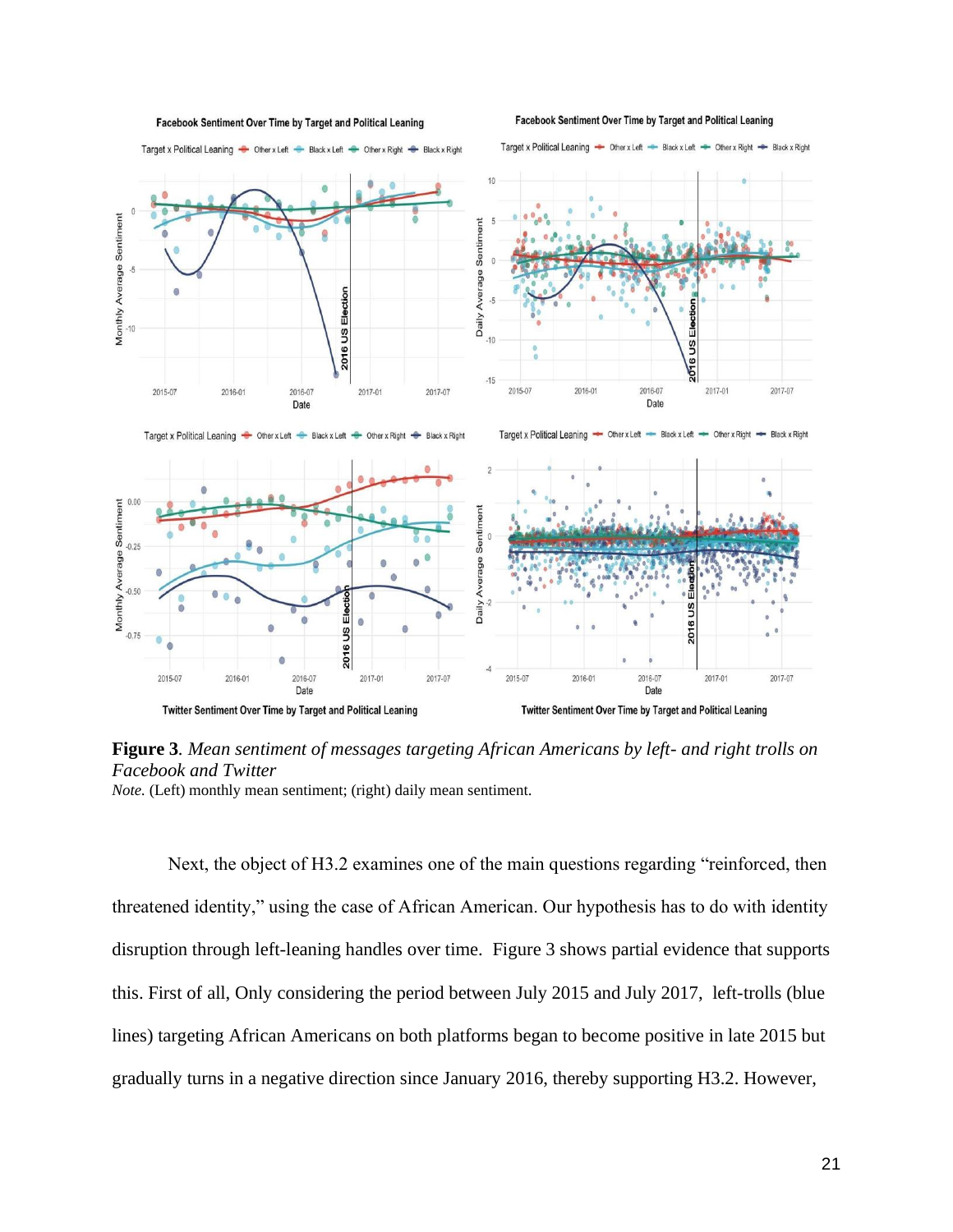we still have to be careful with the interpretation that this transition is from more negative to less negative, not from positive to negative. Besides, there were also other patterns that H3.2 cannot suffice. For instance, a modest upswing of emotion in the months immediately before the election around July-November among left-leaning handles on both platforms. Despite that, it still seems probable that overall, the left trolls targeting Black used a different set of emotional manipulation tactics than left trolls targeting non-African Americans. Looking primarily at the messages targeting African Americans in Facebook and Twitter before the election, Blacktargeting messages (blue lines) were always more negative than messages directed to non-African Americans (orange lines). The above account is also linked to H3.3, the hypothesis regarding emotional intensity among race-targeting handles when these are aligned with political orientation. we found supporting evidence from Figure 3. For Facebook, negative emotions and positive emotions are more intense (i.e., have greater scores). As well, on Twitter, the negative emotions are more extreme when targeting African Americans from both right- and left trolls, although the left trolls were less negative. Overall, temporal sentiment was far more negative throughout the entire period of the election (excluding post-election period) for African Americans. Apart from race-targeting right handles on Facebook, where a very small number of messages can distort our interpretation, race-targeted partisan handles exhibit more negative emotional appeals over time than their respective counterparts on both Facebook and Twitter. This result implies that the IRA projected more negative emotional feelings by mixing other salient social identities, like race, with partisan identity.

## **Discussion and Conclusions**

This study examined the Russian IRA's emotional-based campaign strategies on Twitter and Facebook during the 2016 US presidential election. Drawing on three different dimensions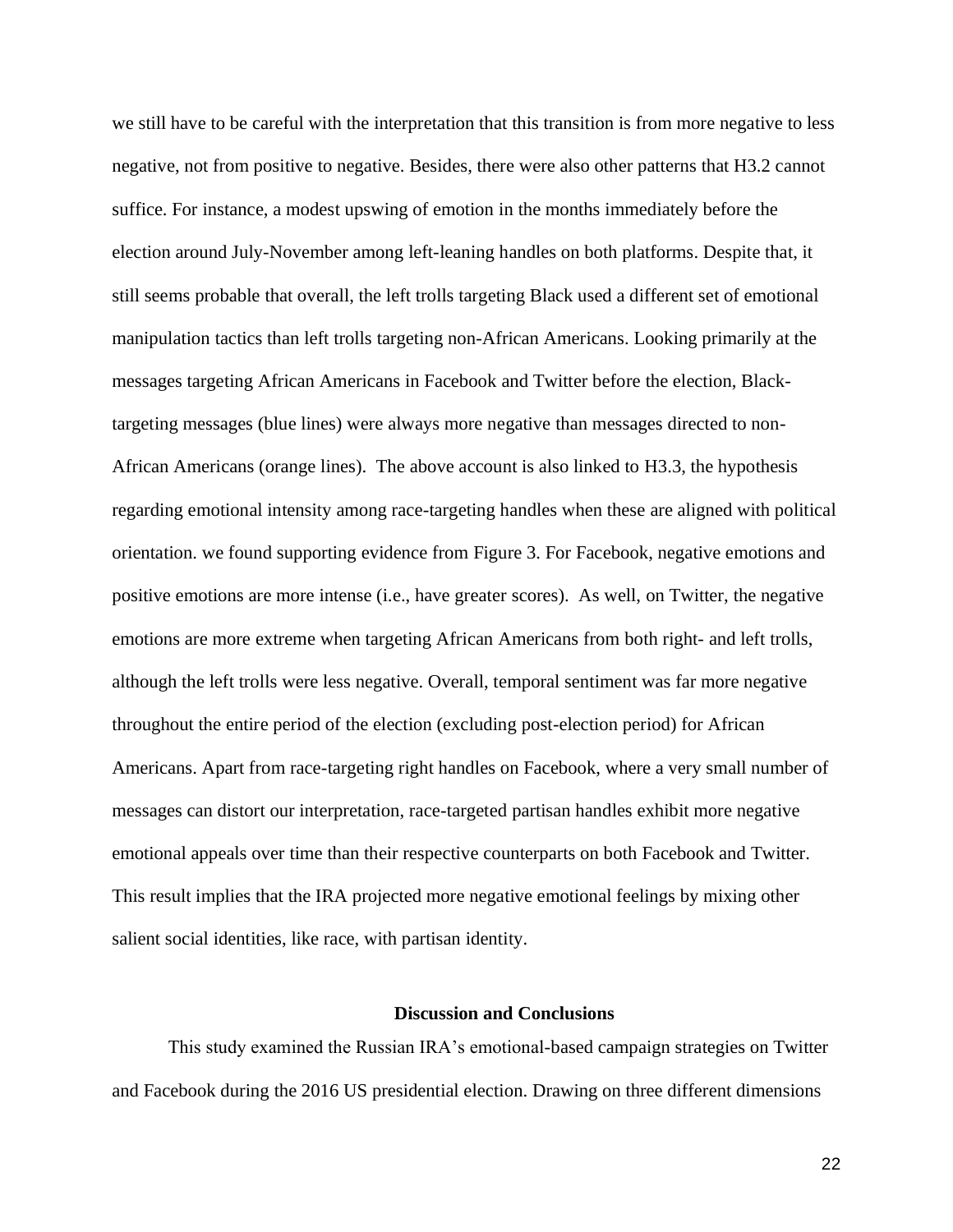of message propagation—social media platforms, partisan identity and racial identity as targeted by the source, the current study delineates the IRA's sentiment strategies that weave different elements of political discourse together. Applying both qualitative analyses of each handle and computational analysis with a sentiment package on the publicly released Facebook and Twitter data, our finding reveals a patterned use of emotions that influenced public opinion online during the election period.

Our findings identify three crucial points in considering emotions and affect in politics in the present information environment. First, we detected the use of more intensive emotional appeals on Facebook than Twitter throughout the whole election period. Guided by a line of earlier studies that highlight differences of social networking services in technological factors or motivations to use (Stieglitz & Dang-Xuan, 2013b; Jaidka, et al, 2018), we conclude that differences in platform features can be one factor to address and predict the potential danger in the emotional spreading of information. Second, our result on the emotional patterns between left- and right-leaning handles reaffirms what has been discussed in the field of political communication. More negative appeals by left trolls as opposed to the case of right trolls confirms the literature on the effect of negative campaigning that demobilizes voters and promotes political disaffection (Ansolabehere, & Iyengar, 1995; Haselmayer, 2019). It highlights the need to consider the broader social context in order to understand how divisiveness might be enlarged among diverse social groups. Finally, the study found partial evidence for a possible IRA emotional strategy that introduces a gradual increase of negative emotions in messages targeting African Americans, which presumably lower the bar for social media users to be first connected with a modest tone of emotion, then increasingly projecting more negative appeals. The potential danger in aligning one's salient social identity with partisan identity should also be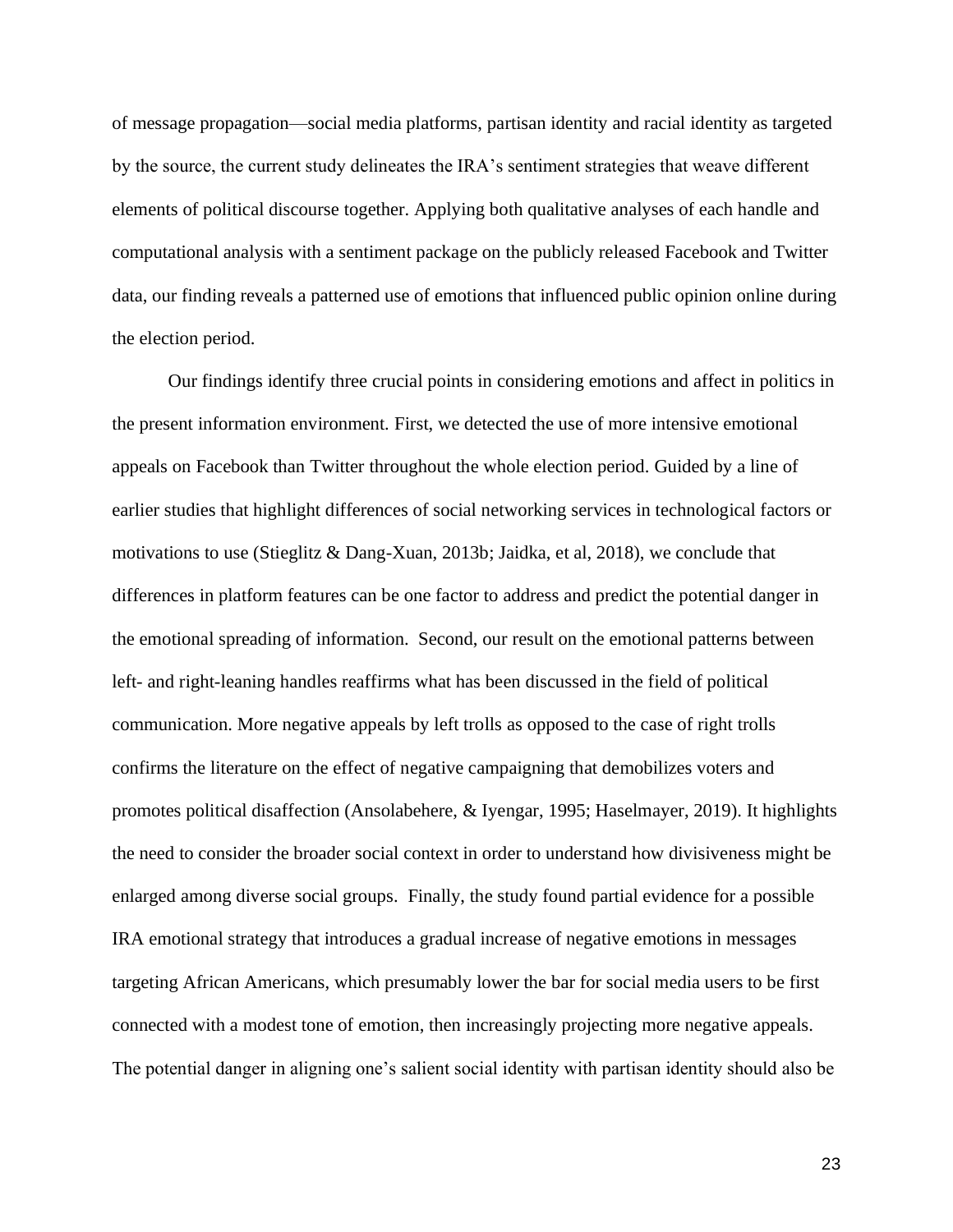a warning, as our finding indicate that this was could have worked to depress the African American vote.

These findings may be limited in several ways. First, congruity in coding left- and right trolls across Twitter and Facebook data is tricky. We used the Twitter data that were pre-coded by Linvill and Warren (2018), and their definitions and operationalizations may not align precisely with how we coded the Facebook trolls. Second, our analysis was focused mainly on interpreting plotted trends of sentiment, rather than conducting statistical hypothesis testing. We did this in order to capture temporal changes in sentiment. Additional nonlinear models, or timeseries analysis may help to ascertain the significance of some sentiment changes. As well, more in-depth qualitative examination of the messages in the Facebook and Twitter data would provide more support to our inferences. Finally, Facebook conveys more emotion, but it does not have the character length restrictions that may artificially inflate emotion counts in the sentiment analysis. The platform itself favors emotional content.

Nonetheless, this study touches on many important aspects of "information war" in the present times by investigating platform-level differences in the context of emotions in political discourses. Since many analyses have investigated the political use of social media focusing on only a single network platform (Buccafurri, Lax, Nicolazzo & Nocera, 2015), the similar or different platform features emphasized here are unique. Moreover, looking at sentiment in the IRA-placed messages over time helps us to investigate the subtle transition of emotions. As well, investigating the political character of the left and right-leaning trolls adds more depth to our understanding of the IRA strategies.

Finally, our findings suggest that policymakers need to support more careful regulatory and scholarly attention to the role of social media operations in public opinion, not just in the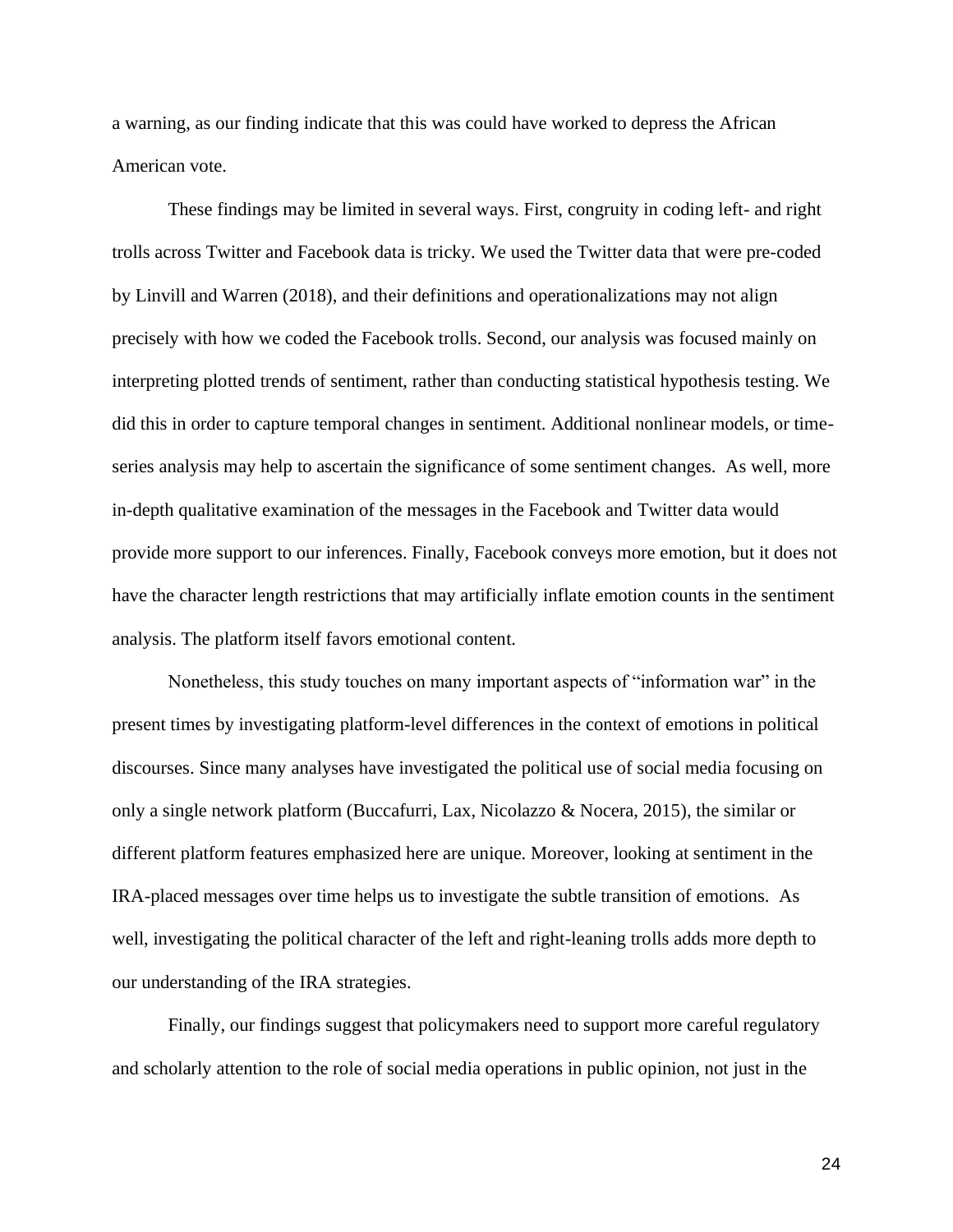election period but also during the post-election period. The pattern of emotions displayed by the IRA-placed messages suggests constant manipulation of public opinion in cyberspace. The useful response must educate the population about these manipulations, work with platform companies to identify and remediate manipulation, and reinvigorate discursive practices that go beyond emotional manipulation.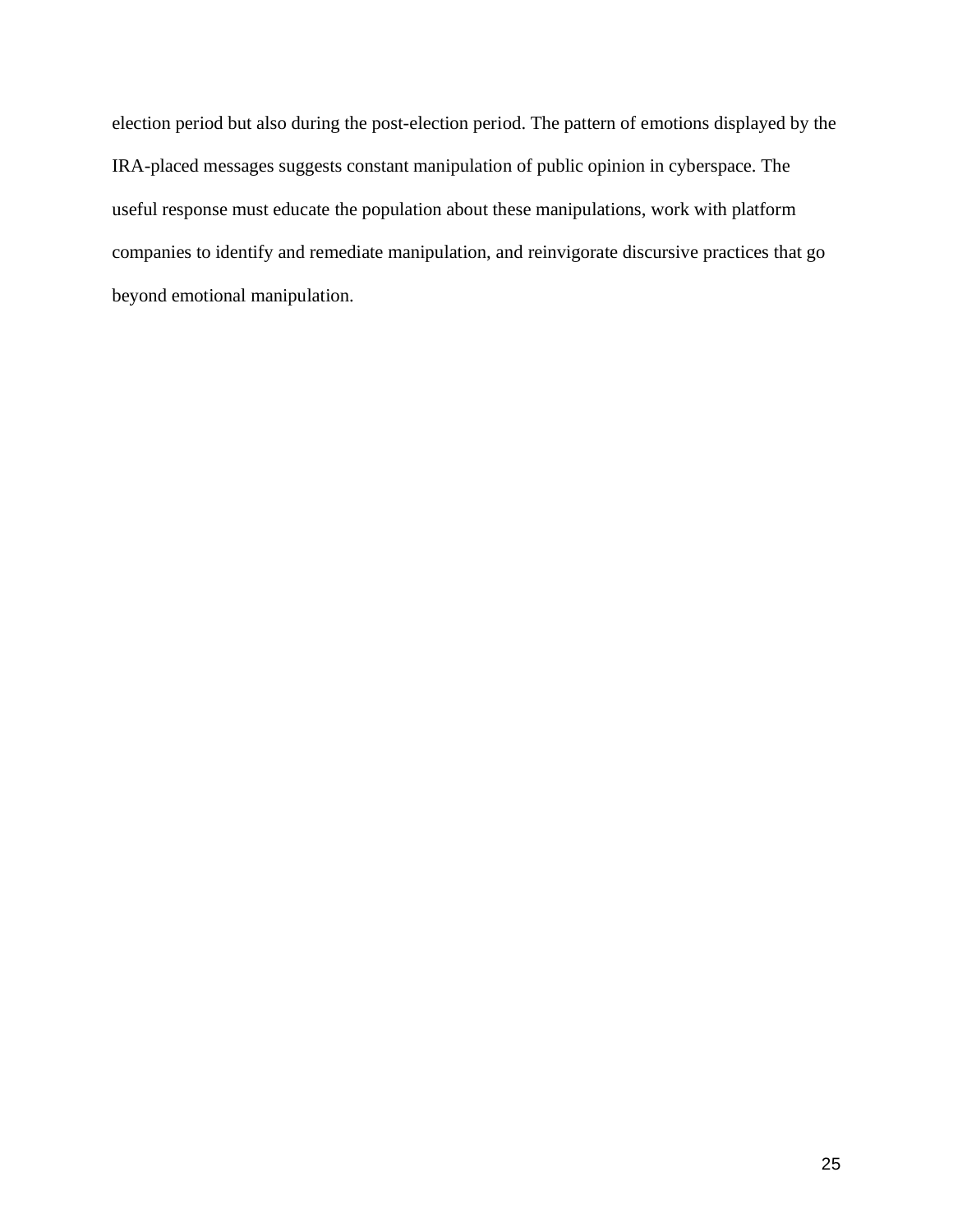#### **References**

- Alvarez, G., Graham, S., Choi, J., & Strover, S. (2019, May). Good News, Bad News: A Sentiment Analysis of the Russian Facebook Ads. *Paper presented to the 69th annual International Communication Association conference*. Washington, D.C.
- Anderson, M., Toor, S., Rainie, L., & Smith, A. (2018). Activism in the social media age. *Washington, DC: Pew Internet & American Life Project. Retrieved October*, *26*, 2019.
- Ansolabehere, S., & Iyengar, S. (1995). *Going negative: How political advertisements shrink & polarize the electorate.* New York: Free Press.
- Bakir, V., & McStay, A. (2018). Fake News and The Economy of Emotions: Problems, causes, solutions. D*igital Journalism, 6*(2), 154–175. <https://doi.org/10.1080/21670811.2017.1345645>
- Bakshy, E., Messing, S., & Adamic, L. A. (2015). Exposure to ideologically diverse news and opinion on Facebook. *Science*, *348*(6239), 1130-1132.
- Bargetz, B. (2015). The distribution of emotions: Affective politics of emancipation. *Hypatia*, *30*(3), 580-596.
- Baumeister, R. F., Bratslavsky, E., Finkenauer, C., & Vohs, K. D. (2001). Bad is stronger than good. *Review of General Psychology, 5,* 323-370.
- Bennett, W. L., & Iyengar, S. (2008). A new era of minimal effects? The changing foundations of political communication. *Journal of Communication*, *58*(4), 707-731.
- Berger, J., & Milkman, K. L. (2012). What makes online content viral? *Journal of marketing research, 49*(2), 192-205.
- Bose S., Saha U., Kar D., Goswami S., Nayak A.K., & Chakrabarti S. (2017) RSentiment: A Tool to Extract Meaningful Insights from Textual Reviews. In: Satapathy S., Bhateja V., Udgata S., Pattnaik P. (eds) *Proceedings of the 5th International Conference on Frontiers in Intelligent Computing: Theory and Applications. Advances in Intelligent Systems and Computing*, vol 516. Springer, Singapore
- Boulianne, S. (2015). Social media use and participation: A meta-analysis of current research. *Information, communication & society*, *18*(5), 524-538.
- Brader, T. (2006). *Campaigning for hearts and minds: How emotional appeals in political ads work*. University of Chicago Press.
- Brady, W. J., Wills, J. A., Jost, J. T., Tucker, J. A., & Van Bavel, J. J. (2017). Emotion shapes the diffusion of moralized content in social networks. *Proceedings of the National Academy of Sciences, 114*(28), 7313-7318.
- Buccafurri, F., Lax, G., Nicolazzo, S., & Nocera, A. (2015). Comparing Twitter and Facebook user behavior: Privacy and other aspects. *Computers in Human Behavior*, *52*, 87-95.
- Chaudhuri, A. & Buck, R. (1994). Media differences in rational and emotional responses to advertising. *Journal of Broadcasting & Electronic Media, 39*(1), 109-125. doi: 10.1080/08838159509364291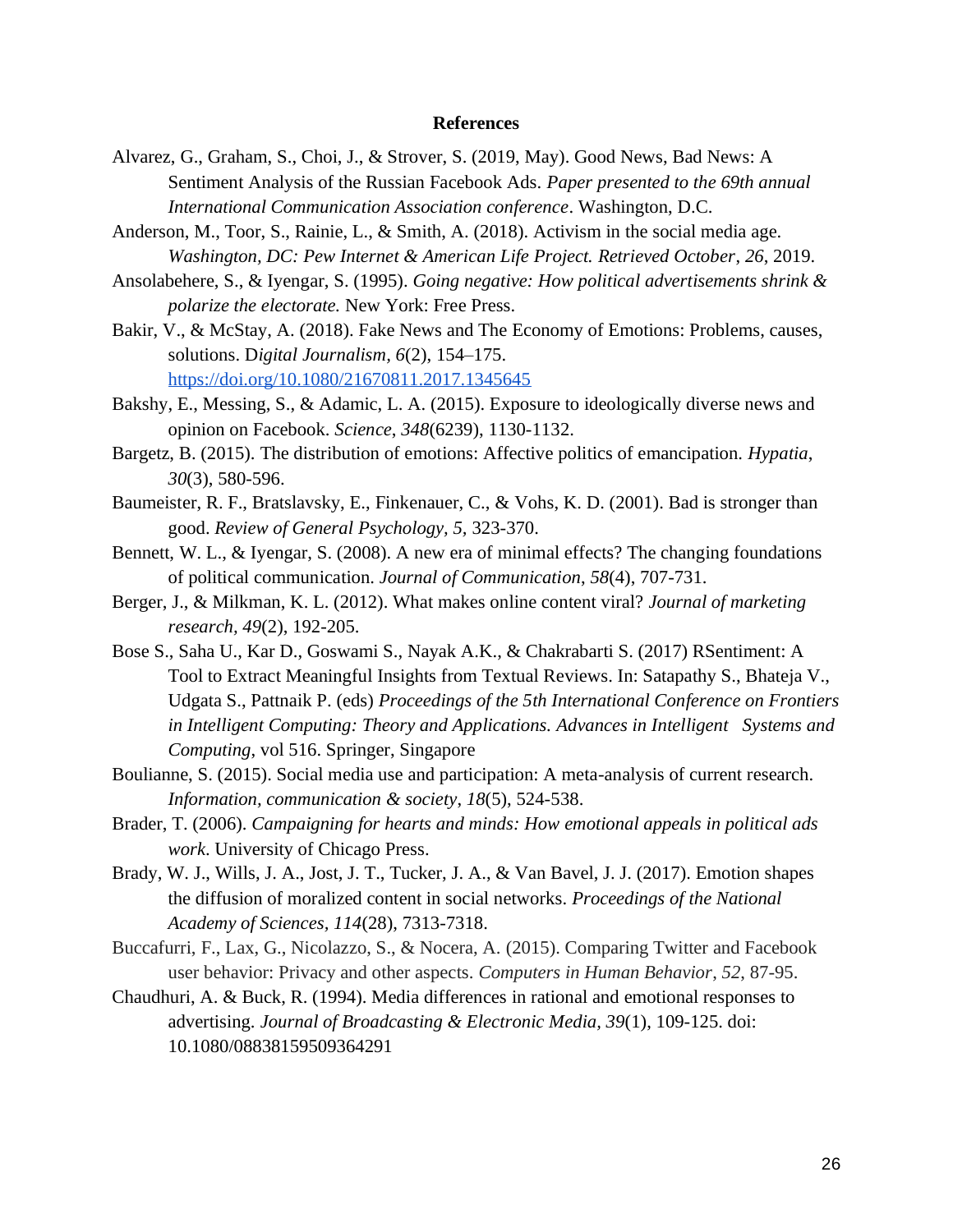- Druckman, J. N., Kifer, M. J., & Parkin, M. (2010). Timeless strategy meets new medium: Going negative on congressional campaign websites, 2002–2006. *Political Communication, 27*(1), 88-103.
- Duggan, M., & Smith, A. (2016). *The Political Environment on Social Media*. Washington, DC: Pew Research Center.
- Ernst, N., Engesser, S., Büchel, F., Blassnig, S., & Esser, F. (2017). Extreme parties and populism: an analysis of Facebook and Twitter across six countries. *Information, Communication & Society*, *20*(9), 1347-1364.
- Fowler, E. F., Ridout, T. N., & Franz, M. M. (2016, December). Political advertising in 2016: The presidential election as outlier? *In The Forum, 14*(4), 445-469.
- Haselmayer, M. (2019). Negative campaigning and its consequences: a review and a look ahead. *French Politics*, 1-18.
- Iyengar, S., Lelkes, Y., Levendusky, M., Malhotra, N., & Westwood, S. J. (2019). The origins and consequences of affective polarization in the United States. *Annual Review of Political Science*, *22*, 129-146.
- Iyengar, S., Sood, G., & Lelkes, Y. (2012). Affect, not ideology a social identity perspective on polarization. *Public opinion quarterly, 76*(3), 405-431.
- Jaidka, K., Guntuku, S. C., Buffone, A., Schwartz, H. A., & Ungar, L. (2018). Facebook vs. twitter: Differences in self-disclosure and trait prediction. *In Proceedings of the International AAAI Conference on Web and Social Media.*
- Jamieson, K.H. (2018). *Cyberwar: How Russian hackers and trolls helped elect a President.*  New York: Oxford University Press.
- Kahneman, D. (2011). *Thinking fast and slow.* London: Penguin Books.
- Kim, Y. M., Hsu, J., Neiman, D., Kou, C., Bankston, L., Kim, S. Y., & Raskutti, G. (2018). The stealth media? Groups and targets behind divisive issue campaigns on Facebook. *Political Communication, 35*(4), 515-541. http://doi.org/10.1080/10584609.2018.1476425
- Kramer, A., Guillory, J, Hancock, J. (2014). Experimental evidence of massive-scale emotional contagion through social networks. *Proceedings of the National Academic of Sciences USA,* 111 (29), 8788-8790.
- Krupnikov, Y. (2014). How negativity can increase and decrease voter turnout: The effect of timing. *Political Communication*, *31*(3), 446-466.
- Linvill, D., and Warren, P. 2018. Troll factories: The internet research agency and statesponsored agenda building. *pwarren. people. clemson. edu/Linvill Warren TrollFactory. pdf.*
- Manikonda, L., Beigi, G., Kambhampati, S., & Liu, H. (2018, July). # metoo Through the Lens of Social Media. In *International Conference on Social Computing, Behavioral-Cultural Modeling and Prediction and Behavior Representation in Modeling and Simulation* (pp. 104-110). Springer, Cham.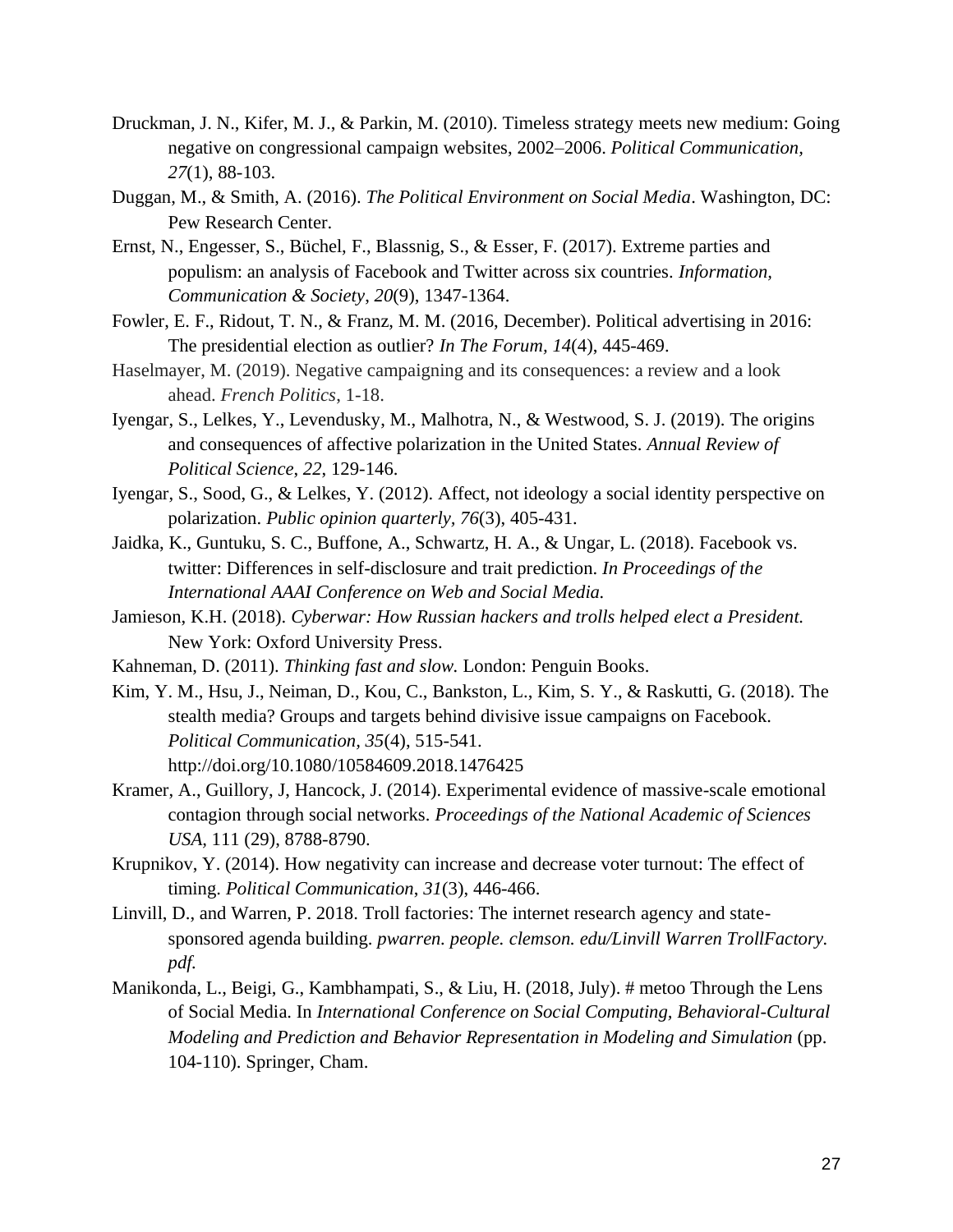- Mason, L. (2015). "I disrespectfully agree": The differential effects of partisan sorting on social and issue polarization. *American Journal of Political Science*, *59*(1), 128-145.
- Miller, B. (2010). The effects of scandalous information on recall of policy-related information. *Political Psychology, 31*, 887-914.
- Mueller R. (2019). *Report On The Investigation Into Russian Interference In The 2016 Presidential Election*. U.S. Department of Justice. <https://www.justice.gov/storage/report.pdf>
- Osborne, M., & Dredze, M. (2014, May). Facebook, twitter and google plus for breaking news: Is there a winner?. *In Eighth International AAAI Conference on Weblogs and Social Media.*
- Pi, S. M., Chou, C. H., & Liao, H. L. (2013). A study of Facebook Groups members' knowledge sharing. *Computers in Human Behavior, 29*(5), 1971-1979.
- Placencia, M. E., & Lower, A. (2013). Your kids are so stinkin'cute!:-): Complimenting behavior on Facebook among family and friends. *Intercultural Pragmatics*, *10*(4), 617-646.
- Ribeiro, F. N., Ufmg, U., Henrique, L., Gummadi, K. P., & Redmiles, E. M. (2018). On microtargeting socially divisive ads: A case study of Russia-linked ad campaigns on Facebook. *Presented at FAT Conference on Fairness, Accountability and Transparency (FAT' 19)*. ACM. New York. Retrieved from: https://arxiv.org/pdf/1808.09218.pdf. https://doi.org/10.1145/3287560.3287580
- Rainie, L., Smith, A., Schlozman, K. L., Brady, H., & Verba, S. (2012). Social media and political engagement. *Pew Internet & American Life Project*, *19*, 2-13.
- Stanley, J. (2015). *How propaganda works.* Princeton, NJ: Princeton University Press.
- Stieglitz, S., & Dang-Xuan, L. (2013a). Emotions and information diffusion in social media sentiment of microblogs and sharing behavior. *Journal of management information systems*, *29*(4), 217-248.
- Stieglitz, S., & Dang-Xuan, L. (2013b). Social media and political communication: A social media analytics framework. *Social Network Analysis and Mining, 3*(4), 1277–1291. doi: 10.1007/s13278-012-0079-3
- Stukal, D., Sanovich, S., Bonneau, R., & Tucker, J. A. (2017). Detecting bots on Russian political Twitter. *Big data*, *5*(4), 310-324.
- Tang, G., & Lee, F. L. F. (2013). Facebook use and political participation: The impact of exposure to shared political information, connections with public political actors, and network structural heterogeneity. *Social Science Computer Review*, *31*(6), 763–773. doi:10.1177/0894439313490625
- Tannenbaum M., Wilson, K., Abarracin, D., Hepler, J., Zimmerman, R., Lindsey, S., Jacobs, S. (2015). Appealing to fear: a meta-analysis of fear appeal effectiveness and theories. *Psychological Bulletin, 141*(6), 1178-1204. Retrieved from https://www.apa.org/pubs/journals/releases/bul-a0039729.pdf.
- Utych, S. M. (2018). Negative affective language in politics. *American Politics Research*, *46*(1), 77-102.